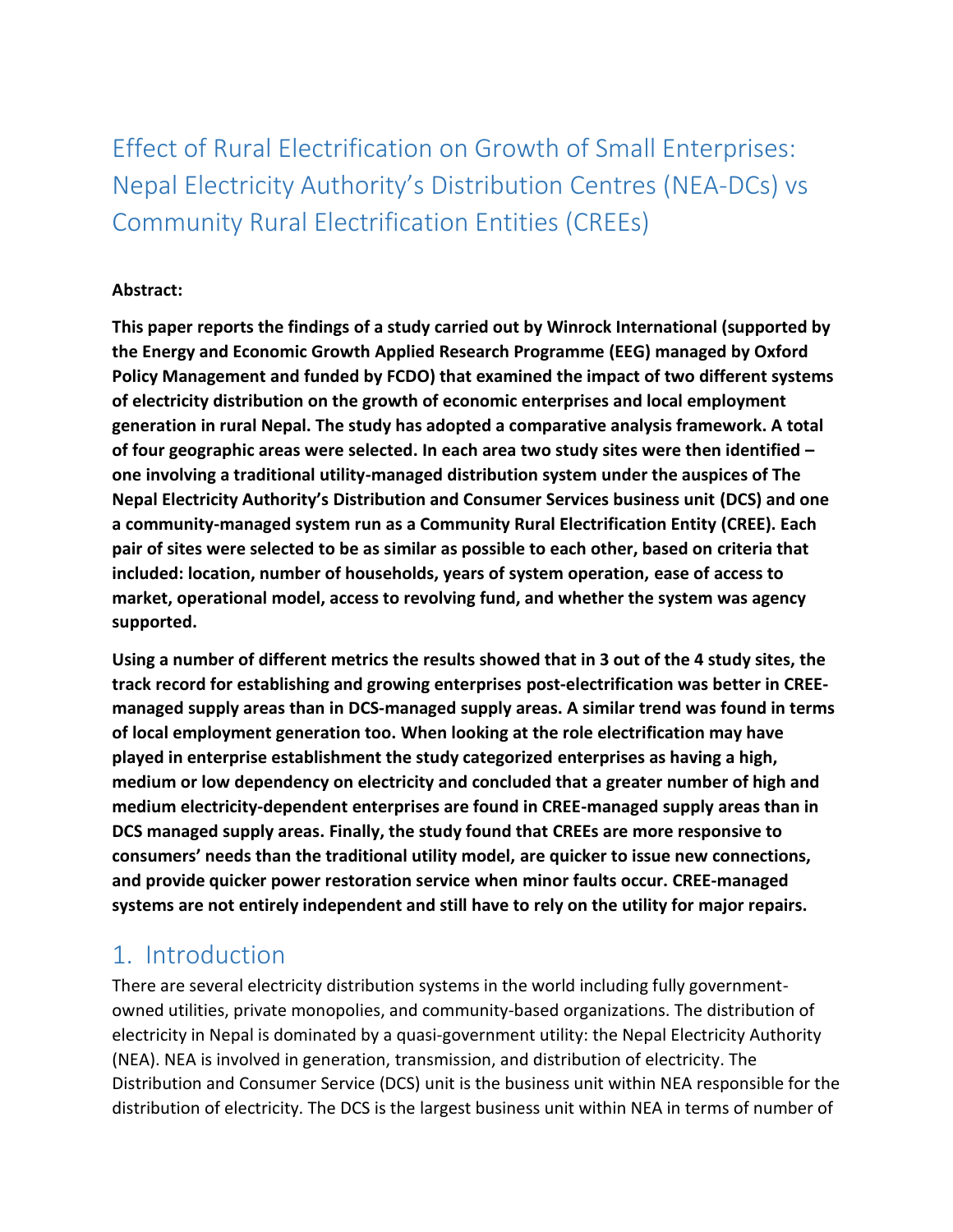employees (67% of the total NEA staff) and in terms of revenue generation. DCS provides services to consumers through its 129 distribution centres spread over the entire country (NEA  $2020<sup>1</sup>$ ).

Historically, due to a lack of adequate capital and to losses incurred from rural electrification, the DCS unit was not able to fully meet the growing demand of new consumers for electricity in rural Nepal. As a result people were having to wait for a long time to get an electricity connection. Consequently, electricity consumers began to get together and form community organizations to manage electricity distribution in their area. NEA Electricity By-Law, 2060 (2003) provided a legal basis for these community organizations to distribute electricity. Community organizations formed in line with this legislation are known as Community Rural Electrification Entities (CREEs). More than 300 CREEs have been registered in Nepal so far out of which 285 CREEs are currently operational. The majority of CREEs are registered as nongovernmental organizations (145 as NGOs), while 130 are registered as cooperatives, 8 are run by local governments and 2 as private companies. CREEs purchase electricity in bulk from the NEA at a wholesale (reduced) price and sell it to their consumers as per the national NEA tariff. The CREEs have to cover all management, repair, and maintenance costs from the gross income (NEA wholesale price minus retail price) they generate by selling electricity.<sup>2</sup> The operational cost of a CREE is expected to be lower than that of DCS. Each CREE is run by a small number of staff (a manager, line maintenance technicians, meter reader, and accountant) who are often hired from among their consumers with lower salary and benefits than DCS employees, and much lower overhead costs as CREEs do not spend much in purchase and maintenance of vehicles and office buildings. Some CREEs also receive support from development organizations such as ADB and GIZ and from their own umbrella organization, the National Association of Community Electricity Users Nepal (NACEUN), in the form of management and operation training and advice.

The DCS and CREEs have different financial and technical capabilities. In general, the DCS units have a higher technical capability than CREEs as they are staffed with graduate engineers and technical manpower from other units of NEA are available to provide backstopping services, if needed. While CREEs do not have access to graduate engineers, the study found that they have a higher number of semi-skilled technicians per thousand households for servicing their customer base than the DCS units do. The financial capability of DCS units tends to be higher than that of CREEs, as the DCS units have access to vehicles and equipment and receive a regular operational budget from the NEA head office. However, the management and staff of CREEs have more of an incentive to respond to consumer needs than NEA staff as CREE personnel are also local consumers of electricity and so have a greater sense of ownership of the local distribution systems. The requirement by NEA that CREE communities provide a

<sup>1</sup> https://www.nea.org.np/admin/assets/uploads/annual\_publications/Annual\_report\_2020.pdf

<sup>&</sup>lt;sup>2</sup> The CREE can decide tariffs for its customers but is not allowed to charge higher than the regular NEA consumer tariffs.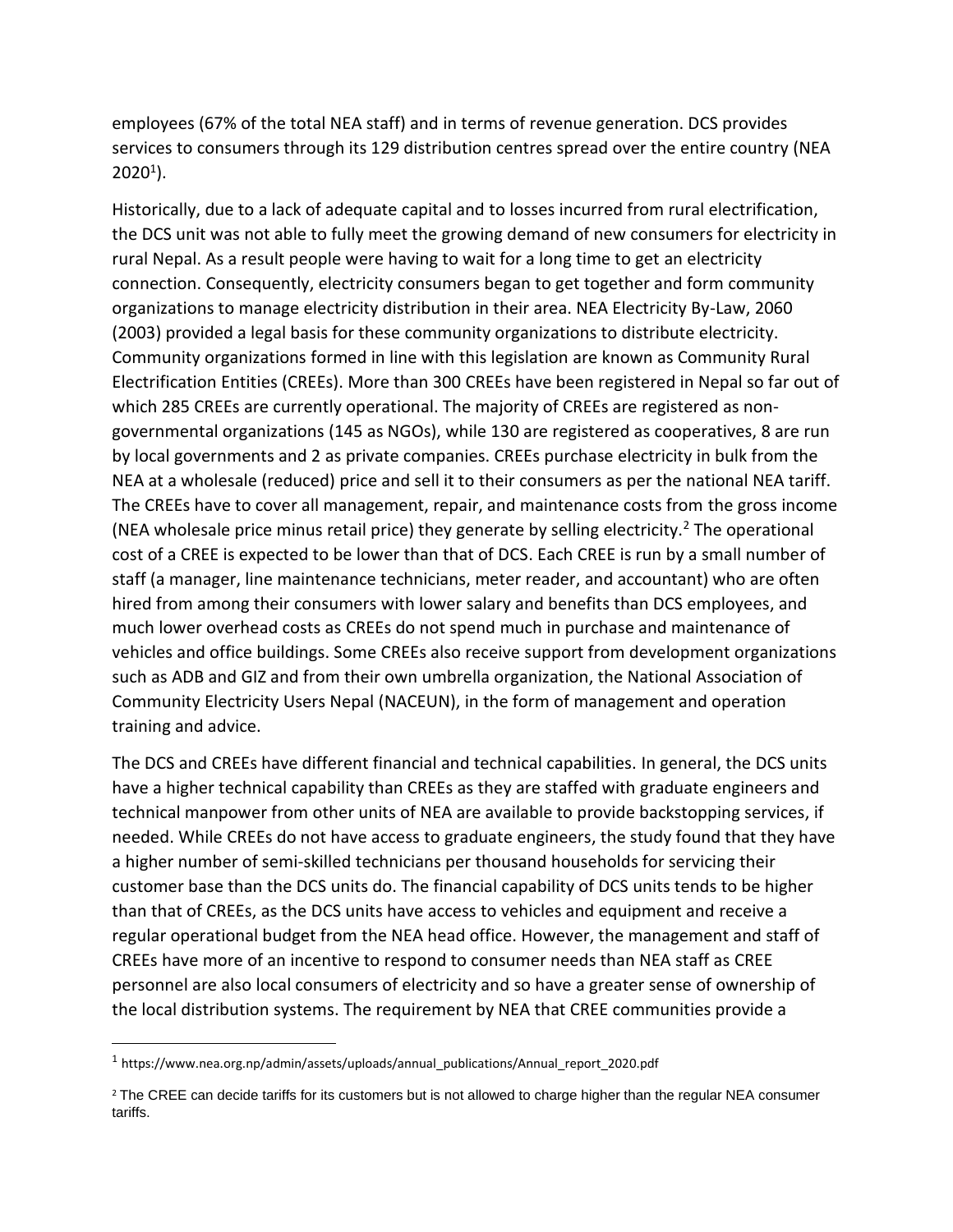'matching fund' deposit before a connection can be made to a transmission line further strengthens the local sense of ownership of CREE-managed distribution systems.<sup>3</sup>

CREEs also differ from DCS units in that CREEs have the potential to benefit from another 'virtuous' incentive – profitability, whereas DCS units do not. CREEs become more profitable as they sell electricity to more electricity-intensive consumers. The NEA tariff, which CREEs are required to stay within, follows an increasing block structure. This means that customers within higher consumption brackets pay a higher rate per kilowatt-hour than those at lower and lifeline brackets. At the same time the wholesale rate at which CREEs purchase electricity from NEA is set at a rate just below the lifeline tariff. This means that while a CREE will just break even if all its customers are within the lifeline tariff, its profit increase if it is able to increase the average kilowatt-hours used per month by residential consumers and / or sell a larger percentage of electricity to higher consuming customers such as enterprises. CREEs are able to utilize any profits they make from selling electricity to benefit their customers and members, whereas DCS units are not designed to operate as an independent profit-making entities. CREEs that are registered as cooperatives will typically share profit as a dividend among members. CREEs which are registered as NGOs can either use any generated surplus for other social activities, or can opt to discount tariffs to their customers.

One of the hypotheses of this study was that the differences in incentives and capabilities outlined above could have differential impacts on the CREE and DCS system performance. An earlier [working paper](https://www.energyeconomicgrowth.org/publication/working-paper-exploring-different-models-electricity-distribution-system-management) published by this study examined the impacts of DCS and CREE management systems on key performance indicators such as gender and social inclusion, access to reliable electricity, access to an electricity connection, availability of financing, etc. This paper examines impact of DCS versus CREE models of electricity distribution on the growth of economic enterprises and job creation, a key indicator of economic growth. Past studies have shown that electricity use can have a positive impact on key indicators of economic growth such as gross domestic product, enterprise formation, job creation etc. (NRC, 1986; Grimm, Hartwig, and Lay, 2013). The main proposition of this paper is that the institutional arrangements of electricity distribution systems could have different impacts on economic activities among their consumers and consequently, different impacts on economic growth.

The remaining part of this paper is organized as follows: Section 2 presents the study's research questions and hypothesis; Section 3 describes the study methodology; Section 4 discusses the findings of the study; and the final section presents the conclusions of the study.

<sup>&</sup>lt;sup>3</sup> After the CREE submits an official request for extension of a distribution network for rural electrification, the Community Rural Electrification Department (CRED) under NEA initiates a survey and estimates cost. Then the CREE are required to deposit 10% share of the total costs of constructing the network. This contribution of funds creates a sense of ownership among CREEs members over their networks.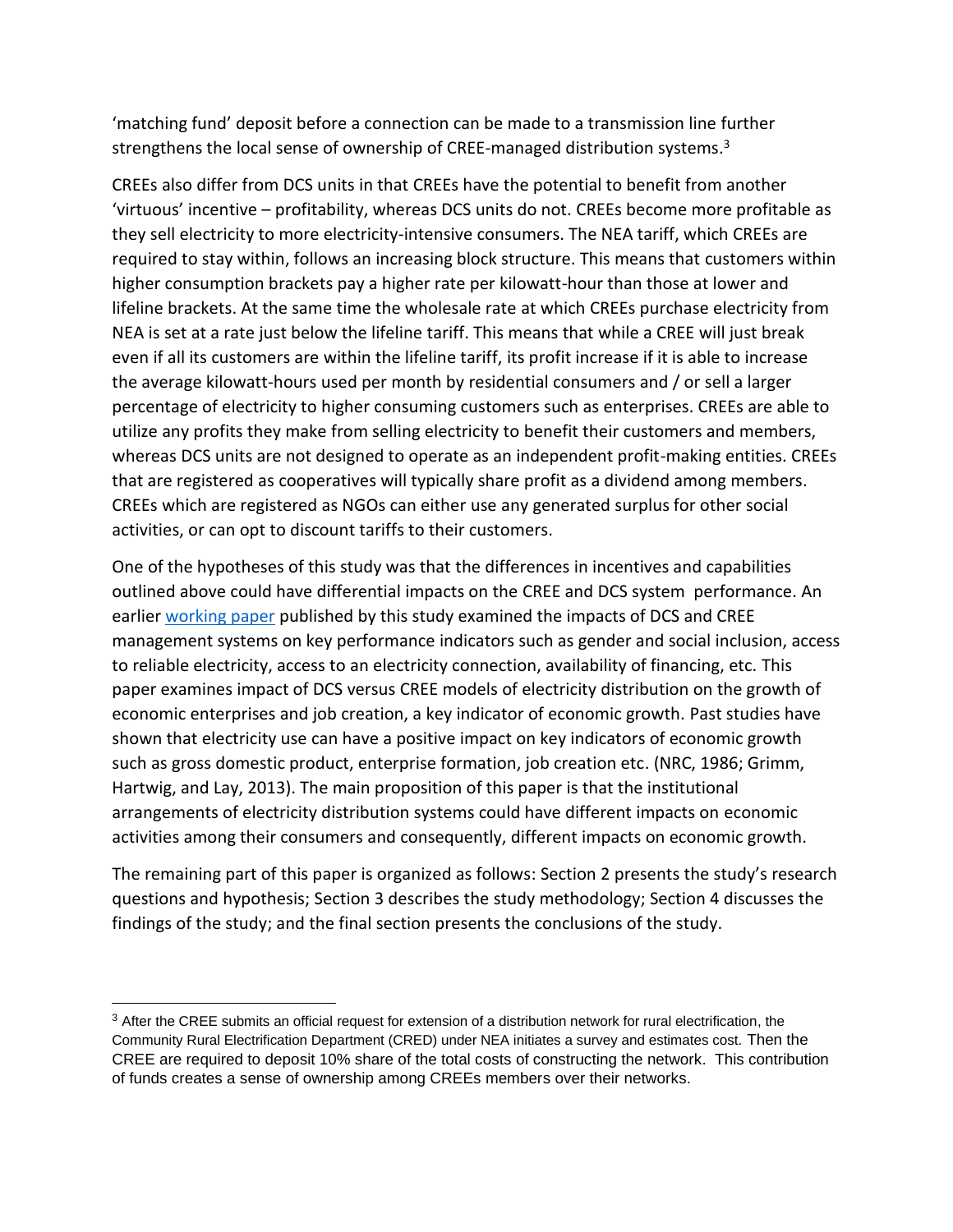# 2. Research Questions and Hypothesis

This study aimed to answer the following three questions and associated hypotheses:

- What differences are there, if any, in the number of enterprises enabled to start up by access to electricity between areas electrified by CREEs vs DCS?
- What differences are there, if any, in the types and sizes of enterprises enabled by access to electricity between CREE and DCS supplied areas?
- Which factors might be responsible for any documented differences in either quantity or quality of enterprises enabled by access to electricity through the two modalities?

The study's hypothesis is that easy access to connections and a reliable supply of electricity induces entrepreneurs to start new enterprises, which in turn, creates new jobs. Less bureaucracy, better incentives, and ready access to technical support from CREEs provides a more conducive environment for enterprise creation than DCS management can provide. Therefore, proportionately more enterprises, and in particular more enterprises highly dependent on electricity, will be found in CREE-manages distribution systems than in DCSmanaged distribution systems.

## 3. Study area and methodology

The study has adopted a comparative analysis framework. Section 3.1 describes selection of study areas, section 3.2 the methodology and section 3.3 some of the limitations faced by the study.

### 3.1 Selection of study areas

A total of five CREEs were initially selected. Given that this study was about the impact of electricity access on the creation and growth of enterprises, one key selection criteria was that each location had to be no more than two hours walking distance from some form of market. The original aim was to sample CREEs from the three main geographical zones of Nepal: the Mountains, the Middle Hills and the southern plains or Terai. However the number of CREEs in mountain locations that fitted the basic selection criteria of being within two hours walking distance of a market was so small (just one fitted this criteria) that a study of that location could not be considered a representative case study of mountain CREEs in general. For that reason the study focused instead on CREEs located in the middle hills and Terai regions only.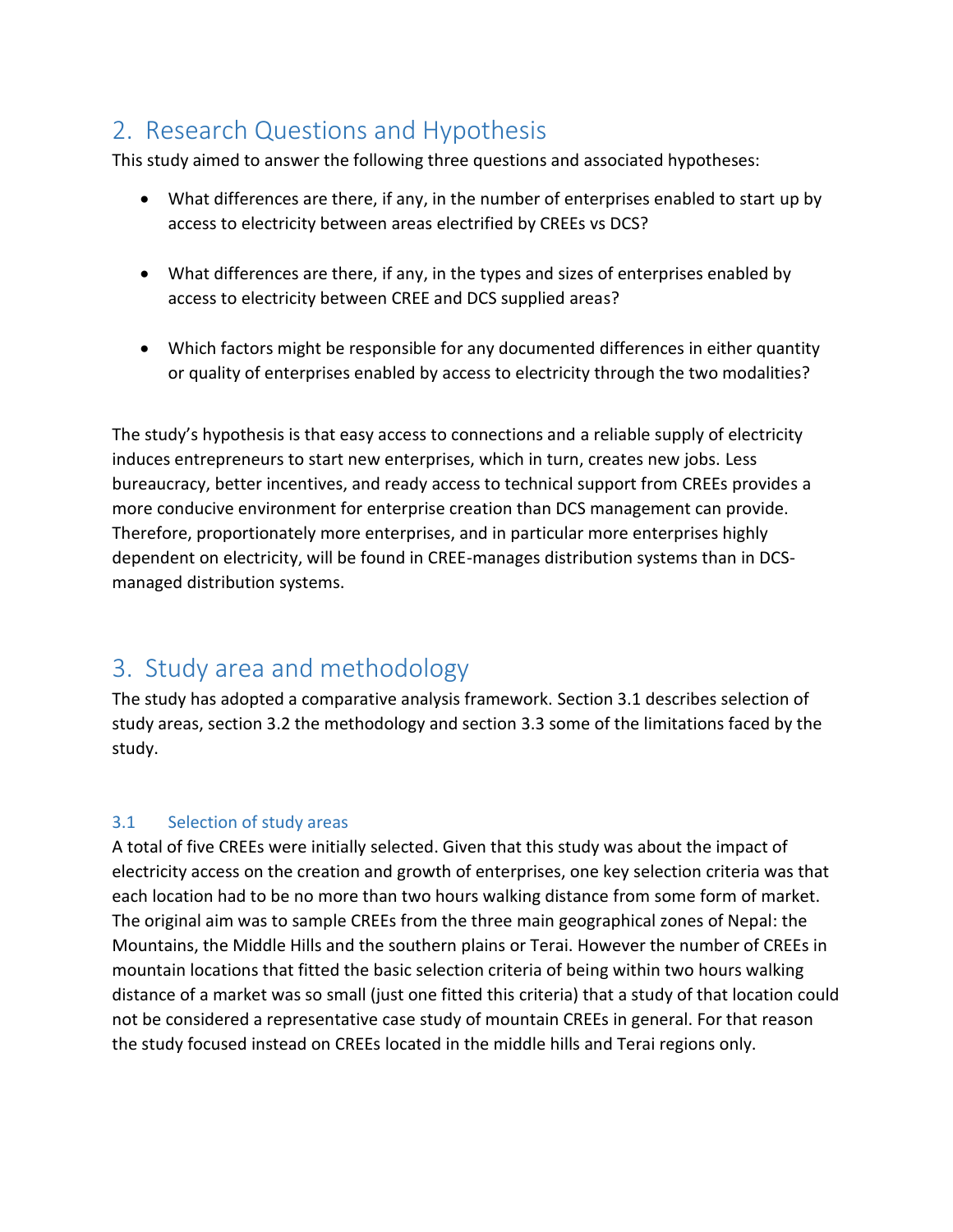Another key criteria for site selection was that, in order to ensure enterprises had a reasonable time to emerge and develop pot-electrification, all CREEs selected had to be in operation for at least 5 years prior to the study.

Although five CREE locations were originally picked one (Butwal) was dropped after survey work was carried out because, due the size of the population in that location, it was not possible to survey all enterprises. As a result of data being incomplete it was not possible to make meaningful comparisons between the Butwal site and the other four sites surveyed (in all other cases all enterprises in a CREE location were surveyed), and so the Butwal site was dropped, leaving just data from four CREEs to be analysed for this study.

Beyond the three criteria basic CREE selection criteria outlined above (geographic zone maximum distance from market, operational for at least 5 years), CREE sites were selected to offer the opportunity to study the impact of a range of possible variables that it was felt could impact on enterprise creation. These are set out in Table 1.

| S.             | <b>CREE selection</b> | <b>Purpose of selection criteria</b>                                   |
|----------------|-----------------------|------------------------------------------------------------------------|
| No.            | <b>Criteria</b>       |                                                                        |
| $\mathbf{1}$   | Number of             | The total number of households in each CREE is used as a proxy for     |
|                | households            | the transformer size serving the communities for its coverage in the   |
|                |                       | area.                                                                  |
| $\overline{2}$ | Operational model     | The goal here was to select at least one CREE structured as an NGO and |
|                | (NGO or               | one CREE structured as a cooperative in each of the Hills and Terai    |
|                | Cooperatives)         | region, to ensure a comparison was possible.                           |
| 3              | CREE supported by     | To compare the economic activities between the areas that were         |
|                | the developmental     | supported by developmental agencies with that did not have agency      |
|                | agencies for          | support                                                                |
|                | livelihood            |                                                                        |
|                | development           |                                                                        |
| 4              | Access to revolving   | To compare the economic activities between CREEs that have access      |
|                | fund                  | to a revolving fund (known to be supported by GiZ for some CREEs)      |
|                |                       | with CREEs that do not have access to the revolving fund (note there   |
|                |                       | is no provision for revolving funds made for DCS communities).         |

#### *Table 1: Additional CREE selection criteria*

For each of the four CREEs eventually selected using the above criteria, an adjoining DCS area with similar socio-economic status was selected in order to make a comparative study of the impact of different electricity distribution systems (CREE vs DCS) on the growth of economic enterprises. Where more than one NEA-DCS-served community existed in the vicinity of a selected CREE community, the NEA-DCS-served community that was closest to the CREE-served community in terms of size, culture, and economy was selected. Figure 1 shows locations of final selection of study areas in Nepal.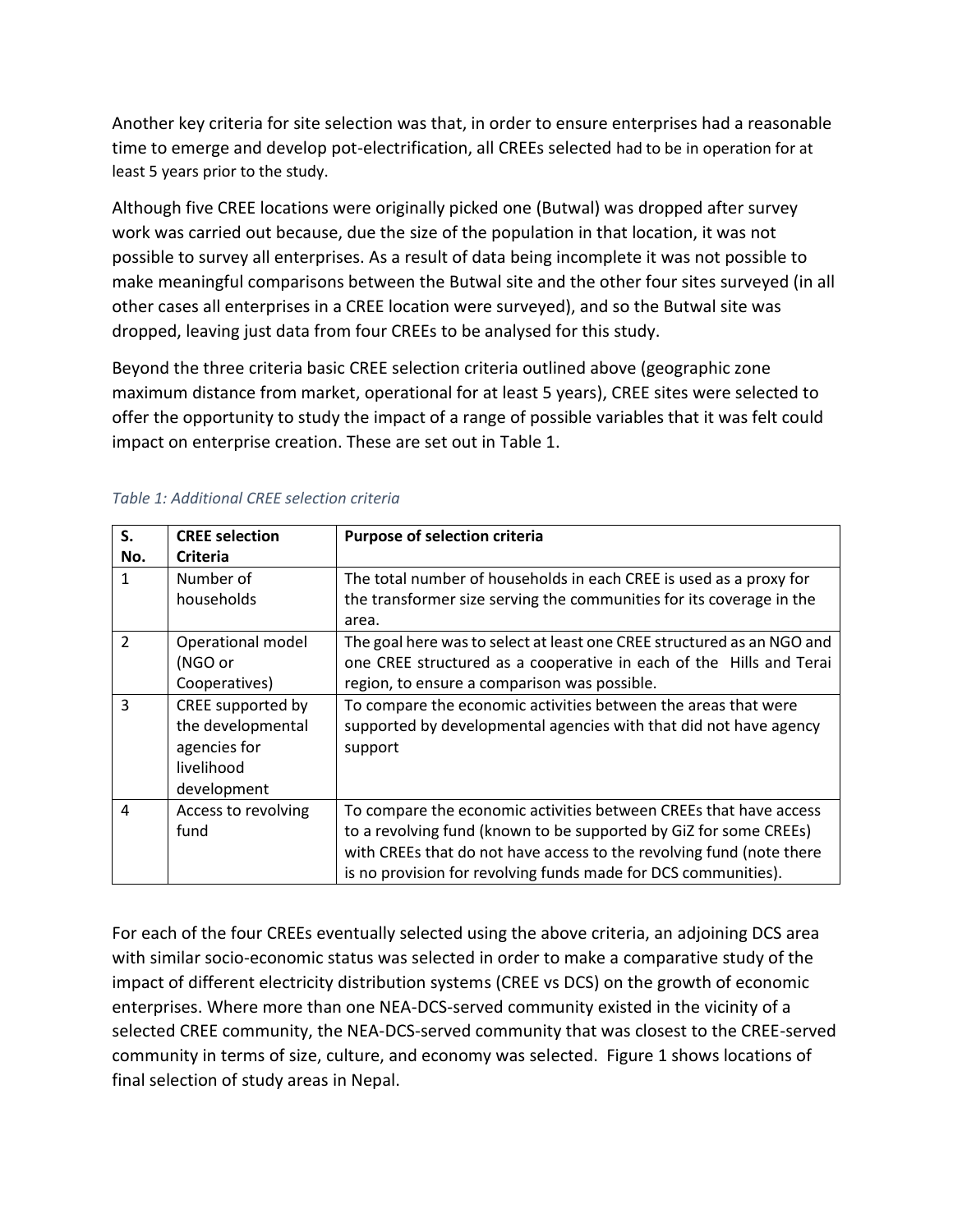*Figure 1: Study locations*



Table 2 below lists the locations and key characteristics of the final CREEs and paired DCS locations selected.

| Table 2: Selection of CREEs and DCS localities |  |
|------------------------------------------------|--|
|------------------------------------------------|--|

| <b>District</b> | Name<br>CREE                        | Location<br>CREE     | 풒<br>ቴ<br>ġ | Type        | Operation<br>Year | wolving<br>τ<br>ē<br>ű. | Nearest<br>Market | Support<br>Agency        | Name<br>g      | Location<br>g        |
|-----------------|-------------------------------------|----------------------|-------------|-------------|-------------------|-------------------------|-------------------|--------------------------|----------------|----------------------|
| Syangja         | Samudayik<br>Gramin Urja/<br>Biruwa | Biruwa<br>1,2,3,5,8  | 1200        | Cooperative | 2006              | Yes                     | Biruwa<br>market  | GIZ/EnDev/<br>Helvetas   | Syangja        | Bhirkot 3            |
| Tanahu          | Ekikrit                             | Bhimad 7,9           | 1200        | <b>NGO</b>  | 2006              | Yes                     | Bhimad<br>market  | Hiefer<br>International  | Lekhnath       | Bhimad 8             |
| <b>Dhading</b>  | Amilichhap                          | Siddhalek            | 600         | <b>NGO</b>  | 2006              | No                      | Highway<br>market | ENERGIA/<br><b>HIVOS</b> | <b>Dhading</b> | Siddhalek<br>7       |
| Parsa           | Gadi                                | Paterwa<br>Sugauli 2 | 540         | <b>NGO</b>  | 2009              | Yes                     | Rangpur<br>Tadi   | <b>Action Aid</b>        | Pokhariya      | Paterwa<br>sugauli 4 |

#### 3.2 Study Methodology

A comparative analysis approach was used for the study. The study methodology consisted of a literature review, a structured questionnaire survey (household and enterprise), key informant interviews, focus groups discussions, field observations and consultations with sectoral experts. A review of secondary data and documents helped with the design of the data collection approach and tools.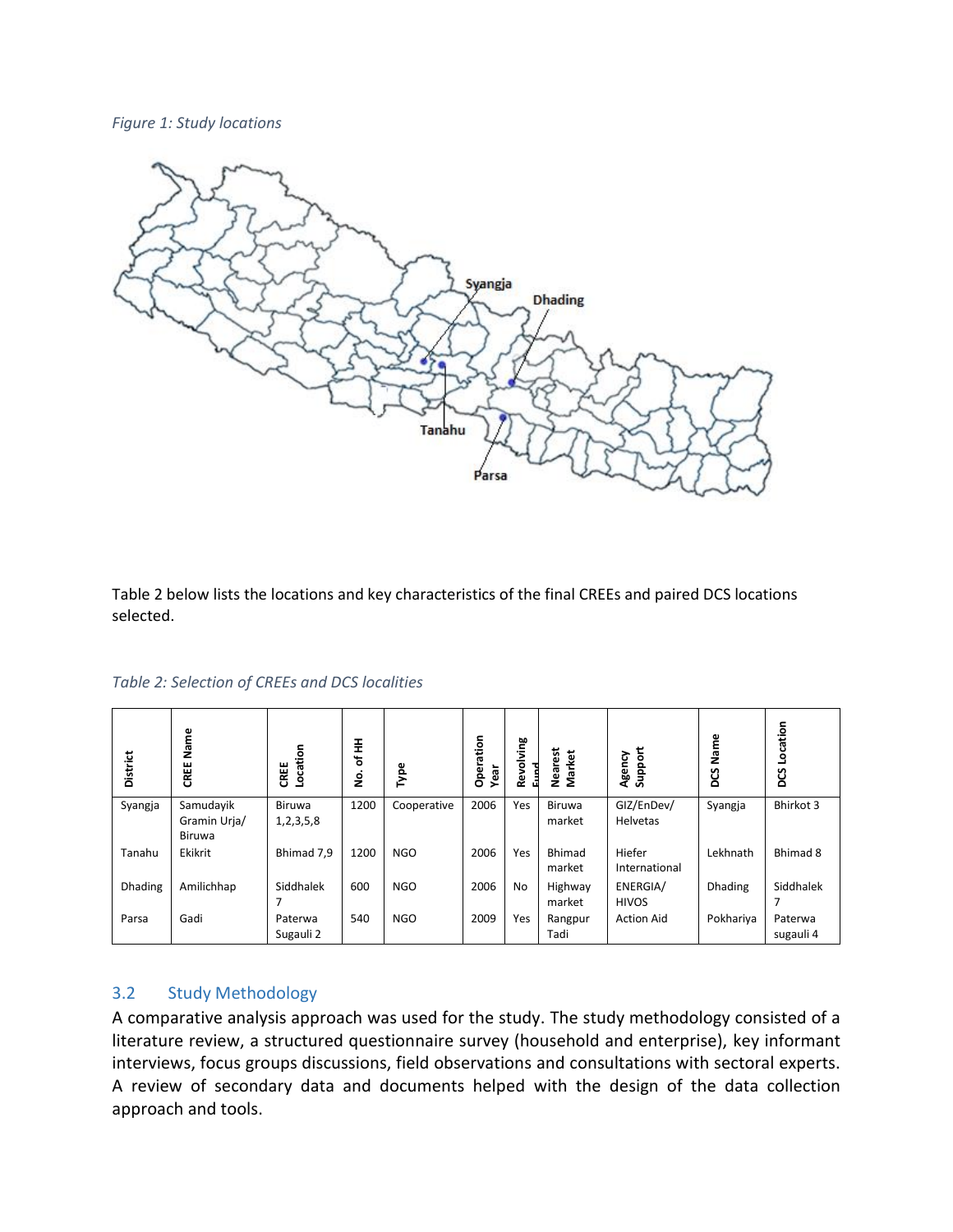The enterprise survey was the main source of information on enterprises. The study identified and interviewed all enterprises in the study areas using a structured questionnaire.

Household level information wad collected using a structured questionnaire survey of 770 randomly selected households in the study areas (385 households each in CREE and DCS areas).

Focus group discussions, key informant interviews, and field observations were used to validate data collected through enterprise and household surveys and also to collect additional information. A participatory process was ensured by engaging project beneficiaries, local government authorities, and local partner organizations in the study. Table 3 summarises the data requirements for the study and the collection tools utilized.

| <b>Parameters</b> | <b>Indicators</b>                                  | <b>Data Collection Tool</b>     |
|-------------------|----------------------------------------------------|---------------------------------|
| General           |                                                    |                                 |
|                   | • Education level of the respondent                | Household questionnaire         |
| Information on    | • Family structure                                 | survey                          |
| the area          | · Occupation                                       |                                 |
|                   | · Income level                                     |                                 |
|                   | • Ethnicity                                        |                                 |
| Enterprises       | . No of enterprises established (before or after   | Enterprise questionnaire        |
|                   | electrification)                                   | survey                          |
|                   | · Employees (based on gender and ethnicity, before |                                 |
|                   | and after electrification)                         |                                 |
|                   | . Ownership of enterprises (disaggregated          |                                 |
|                   | by gender, ethnicity)                              |                                 |
|                   | • Types of enterprise                              |                                 |
|                   | • Investment Size of enterprise                    |                                 |
| Access to         | · Days required for enterprises to get electrical  | Household and Enterprise        |
| Electricity       | connections from the distribution company (for 1-  | questionnaire survey, Key       |
| Connection        | phase and a 3-phase connection)                    | Informant Interviews (KII)      |
|                   | · Days required for upgrading meters               | with officials from             |
|                   | • Connection costs                                 | distribution company            |
| Quality and       | • Voltage issues                                   | <b>Household and Enterprise</b> |
| Reliability of    | · Power interruption                               | questionnaire survey,           |
| Power Supply      | • Time taken to resolve issues                     | Focus Grou0p Discussion         |
|                   | . Regularity of distribution lines maintenance     | (FGD), KII                      |
| Management        | • Paperwork required to get connection             | Household and Enterprise        |
| <b>Services</b>   | · Utility bill payment system                      | questionnaire survey, FGD,      |
|                   | • Health and safety awareness                      | KII                             |
|                   | . Regular patrolling of distribution lines         |                                 |
| Promotional       | • Advisory services on legal requirements for      | Enterprise survey, FGD and      |
| Activities by     | registering enterprises                            | KII                             |
| Distribution      | • Advisory services for enterprise development and |                                 |
| Company           | market promotion                                   |                                 |
|                   | • Technical advisory services on specifications of |                                 |
|                   | electrical machinery and where to source them      |                                 |

#### *Table 3: Data Requirements and collection tools*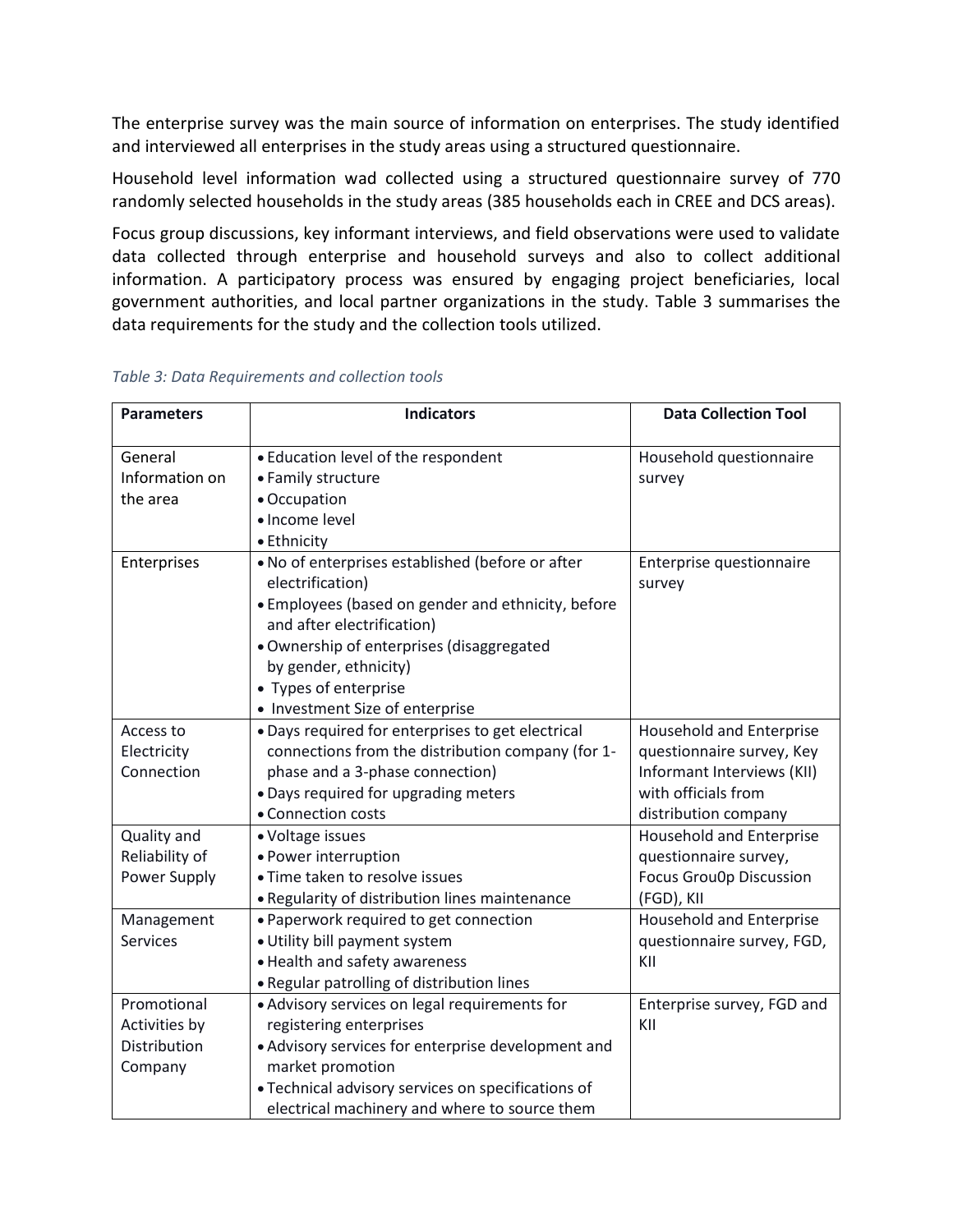|                       | • Financial advisory services on financing for the |                             |
|-----------------------|----------------------------------------------------|-----------------------------|
|                       | enterprise                                         |                             |
|                       | • Financial incentives to staffs to promote        |                             |
|                       | enterprises and electricity consumption            |                             |
| Income                | . Income generating activities (before and after   | Household questionnaire     |
| Generating            | electrification)                                   | survey                      |
| <b>Activities</b>     | · Sales, production, expenses, time (before and    |                             |
|                       | after electrification)                             |                             |
|                       | • Support from CREE/DCs or any other organizations |                             |
|                       | for income generation activities                   |                             |
| Availability of       | • Existence of micro finance institutions (MFIs)to | Enterprise survey, FGD, KII |
| Financing             | provide loans to enterprises                       |                             |
|                       | • Support from DCs/CREEs to access loans for       |                             |
|                       | enterprise development (from MFIs, banks, or       |                             |
|                       | savings and credits groups)                        |                             |
|                       | • Presence of revolving fund                       |                             |
| Development           | • Types of donor-funded programs and focus area of | FGD and KII                 |
| Initiatives in        | support (access, enterprise, GESI, market          |                             |
| Project Areas         | linkage, livelihood)                               |                             |
|                       | · Skill trainings provided by local government     |                             |
| Information on        | • Nearby markets (distance, size)                  | FGD, field observation      |
| <b>Market Centres</b> | • Demand for products from enterprise in the       |                             |
|                       | nearby markets                                     |                             |
| Road and              | • Proximity to highways                            | FGD, field observation      |
| Transport             | • Quality of road                                  |                             |
| Infrastructures       | • Availability of transport services               |                             |

### 3.3 Limitations of the study

This study tried to identify and document all enterprises in the study areas based on field observations by study team and information obtained from key informants. In the absence of official records, it was difficult to validate whether all the enterprises in the study areas were covered by the study or not. The onset of COVID-19 pandemic soon after the study started also hindered the free movement of study team and interactions with community. Under this context, it is very likely that the number of enterprises may have been underestimated. In the view of the study team however, only in the case of the Butwal CREE and DCS sites was this under-sampling of enterprises so significant that it made completion of analysis and comparison with other sites meaningless, causing that location to be dropped from the study (see also section 3.1 above).

With the funding available it was not possible to survey sufficient locations to provide a statistically significant sample and a more rigorous statistical treatment of the data. As such this remains a set of observational case studies that suggests potential association between study variables, but does not establish or confirm correlation or causality.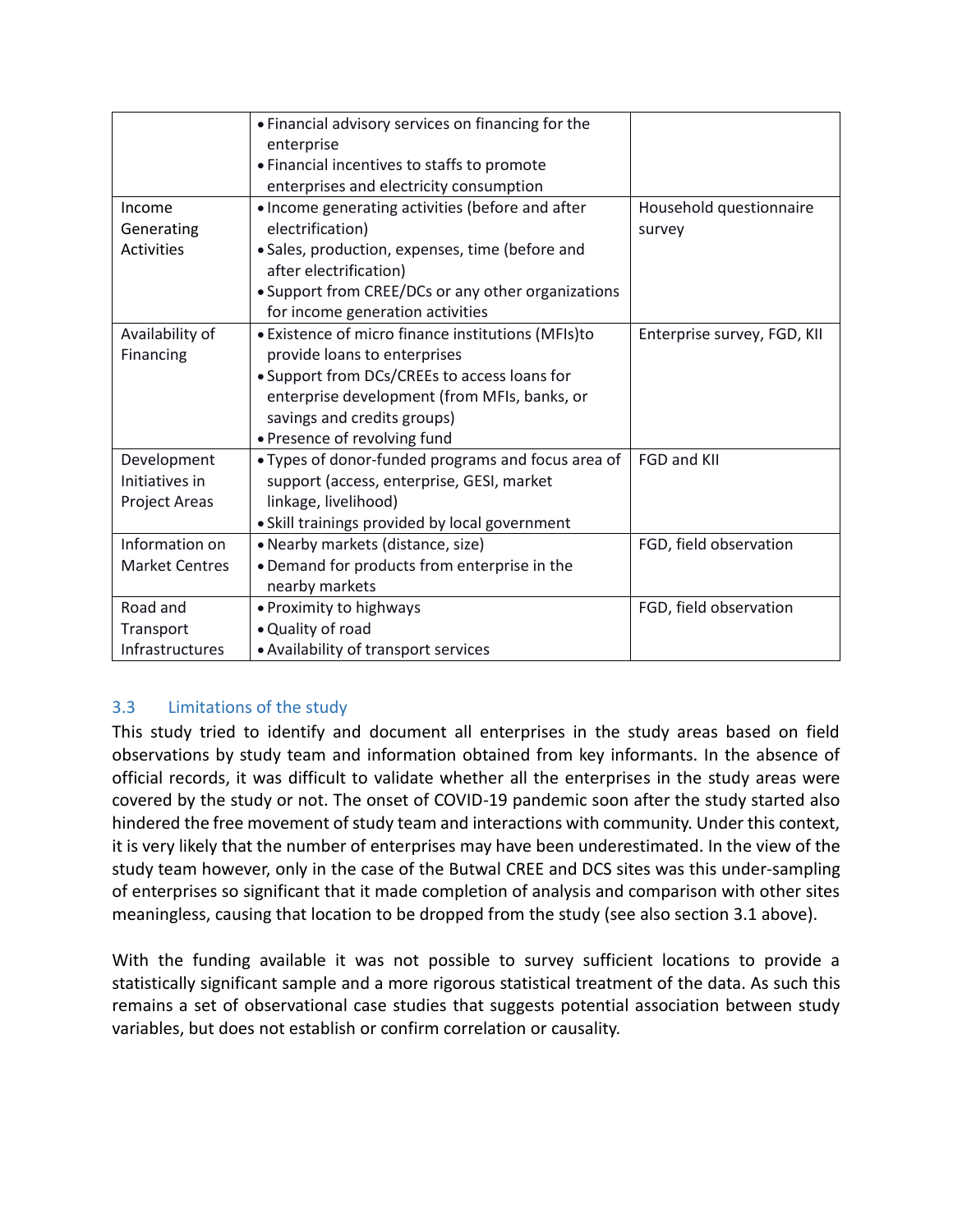## 4. Findings and Discussion

This section presents the findings of the study.It examines the differences in the number, types, and size of enterprises in CREE and DCS areas and also identifies factors that may explain such differences.

#### 4.1 Enterprise Development and Employment Generation

#### 4.1.1 Enterprise Development

Figure 2 shows the total number of enterprises recorded across all CREE and DCS areas surveyed. The number of enterprises in CREE area was 1.76 times more than the number of enterprises in DCs area.





Figure 3 below shows the number of enterprises recorded and interviewed in each of the four study sites, as well as the year of electrification of each site. The research team was able to survey vast majority, if not all, of the enterprises in the studied CREEs and DCs communities at all sites. As the figure shows, there were more enterprises in CREE areas than in corresponding DCS areas in Tanahu, Syangja, and Parsa districts. The situation in Dhading was reverse as there were more enterprises in the DCS area than in the CREE area.

Source: Enterprise Survey.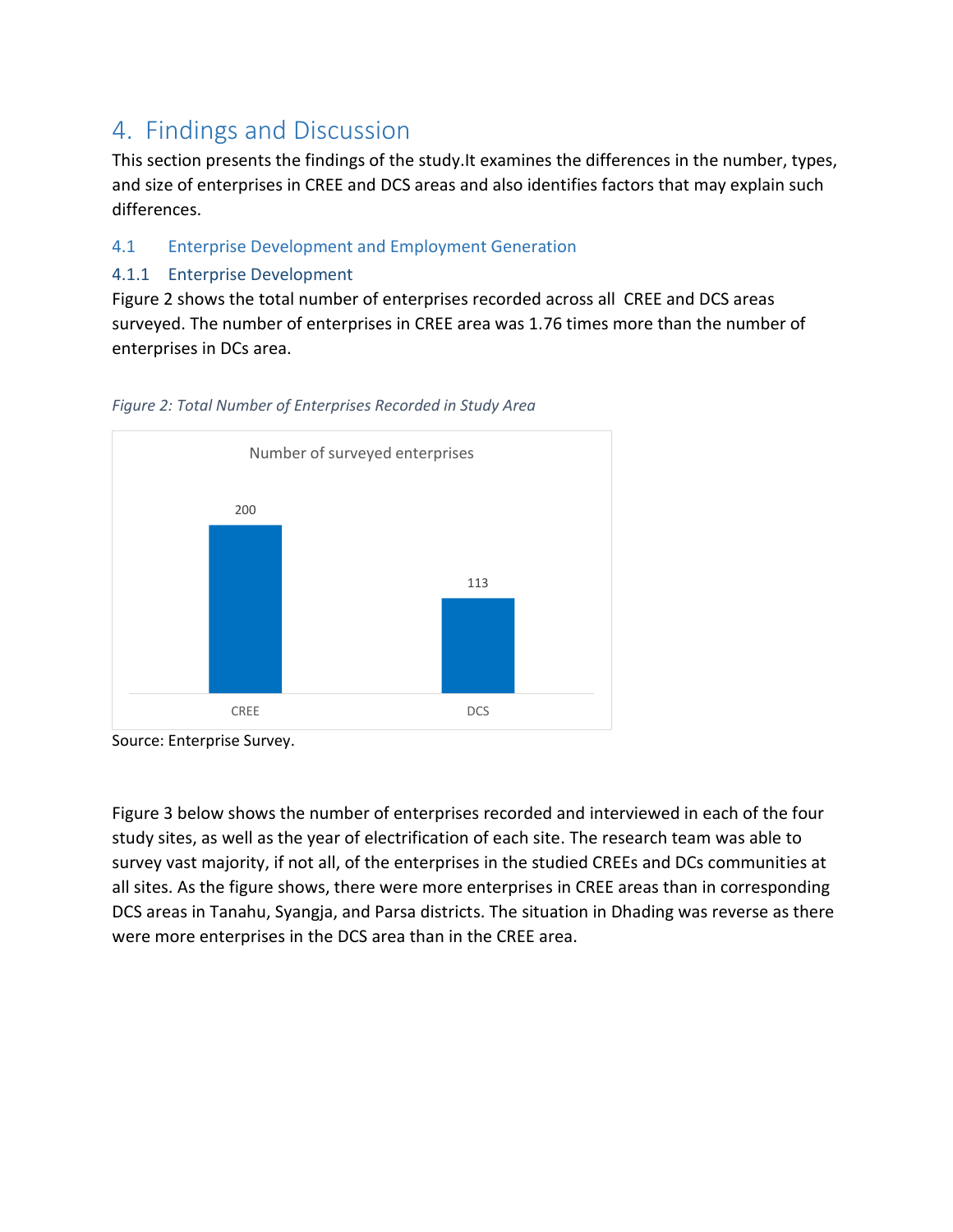

Figure 3: *Number of enterprises recorded in CREE and DCS study areas and year of electrification*

Source: Enterprise Survey.

Table 4 presents number of households per enterprise in study area. The size of the local community is likely to have some bearing on establishment of enterprises as it is an indicator of the potential size of the local market for products or services. The absolute numbers of enterprises at different locations could therefore could be influenced by local population size, making direct comparison between locations less meaningful. To take account of this, the number of enterprises recorded in each location is divided into the local population figure<sup>4</sup> to give a 'number of households per enterprise' figure also in table 4. Locations with lower figures for number of households per enterprise would suggest a higher density of business (and thus relatively more success enterprise creation) than locations with higher numbers of households per enterprise. On this basis CREE locations have been more successful at creating enterprises than DCS locations in Parsa, Syangja, and Tanahu districts, whereas the reverse was found to be true in Dhading district.

<sup>&</sup>lt;sup>4</sup> The number of households in each survey area for Dhading, Tanahu, Syangja and Parsa was taken from the respective ward office.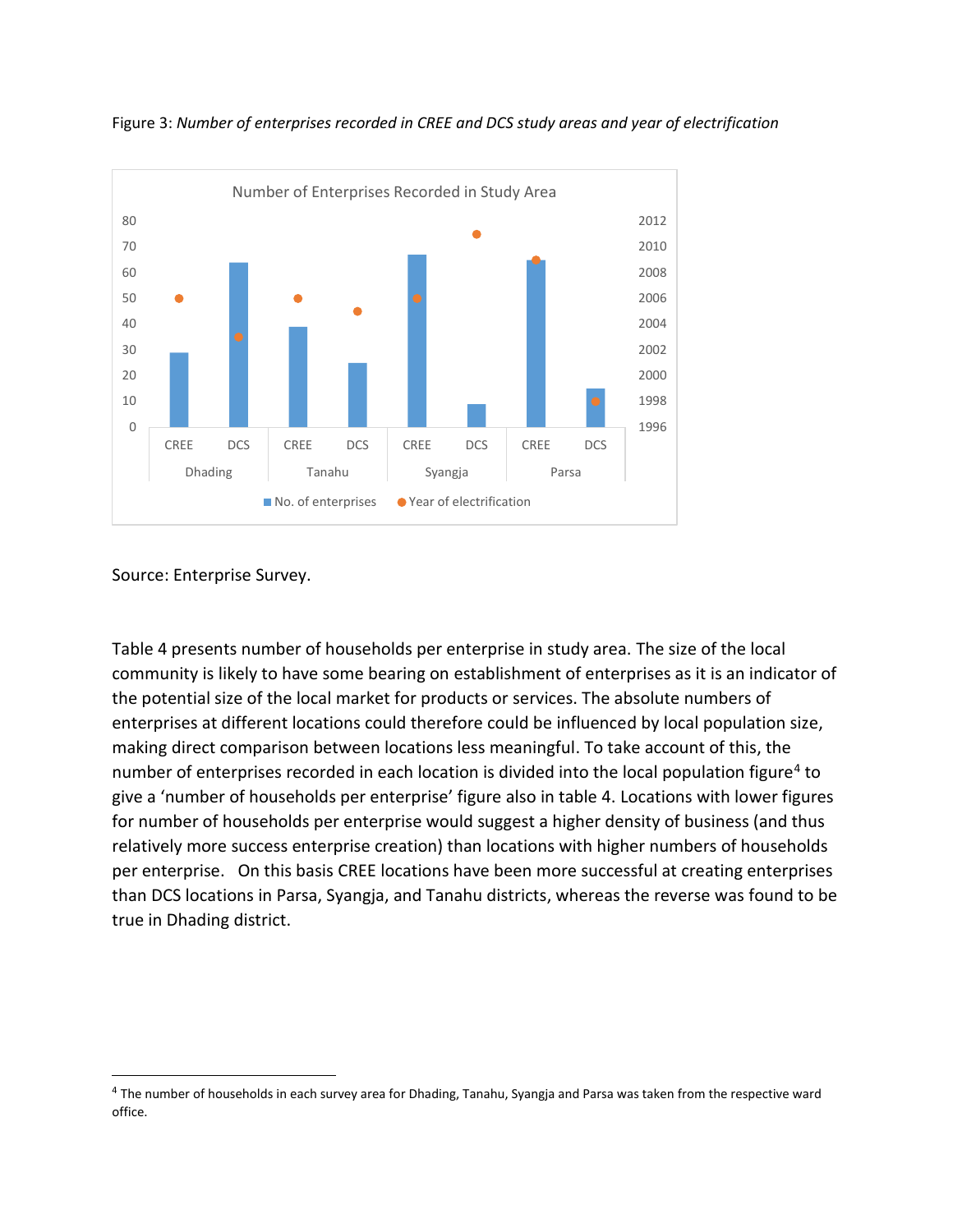| <b>Districts</b> | Survey area (Village and<br>ward number in<br>brackets) | <b>Number of</b><br><b>Households</b> | <b>Total Number of</b><br><b>Enterprises</b> | <b>Number of HHs</b><br>per Enterprise |
|------------------|---------------------------------------------------------|---------------------------------------|----------------------------------------------|----------------------------------------|
| <b>Dhading</b>   | CREE (Siddhalek 7)                                      | 650                                   | 29                                           | 22.4                                   |
|                  | DCS (Siddhalek 7)                                       | 600                                   | 64                                           | 9.3                                    |
| Tanahu           | CREE (Bhinad 9)                                         | 628                                   | 38                                           | 16.5                                   |
|                  | DCS (Bhimad 8)                                          | 667                                   | 25                                           | 26.7                                   |
| Syangja          | CREE (Biruwa 1)                                         | 386                                   | 67                                           | 5.7                                    |
|                  | DCS (Bhirkot 3)                                         | 300                                   | 9                                            | 33.3                                   |
| Parsa            | <b>CREE</b> (Paterwa Sugauli-2)                         | 540                                   | 62                                           | 8.7                                    |
|                  | DCS (Paterwa Sugauli-4)                                 | 1261                                  | 15                                           | 84.1                                   |

| Table 4: Number of households per enterprise in each study area |  |  |
|-----------------------------------------------------------------|--|--|
|-----------------------------------------------------------------|--|--|

Source: Field survey, 2020; Official records of Ward office.

Figure 4 presents data on the growth of enterprises in study areas. It shows the number of enterprises at each location at the point of electrification and then at five and ten years after electrification as well as at the time of the current survey. The number of enterprises in both the CREEs and DCS communities have risen significantly after the electrification. There were some enterprises that were not dependent on electricity running in the study areas (such as grocery stores, tea shops, restaurants etc.) before electrification. Households in Biruwa market (Syangja CREE) already had access to electricity from locally run Micro Hydro Power Plant (for lighting) before the CREE was established. Therefore, we can see that there were relatively more enterprises prior to grid electrification at that location than at others. However, these enterprises were mostly grocery shops, tea shops and clothing stores.



*Figure 4: Growth of enterprises in study area*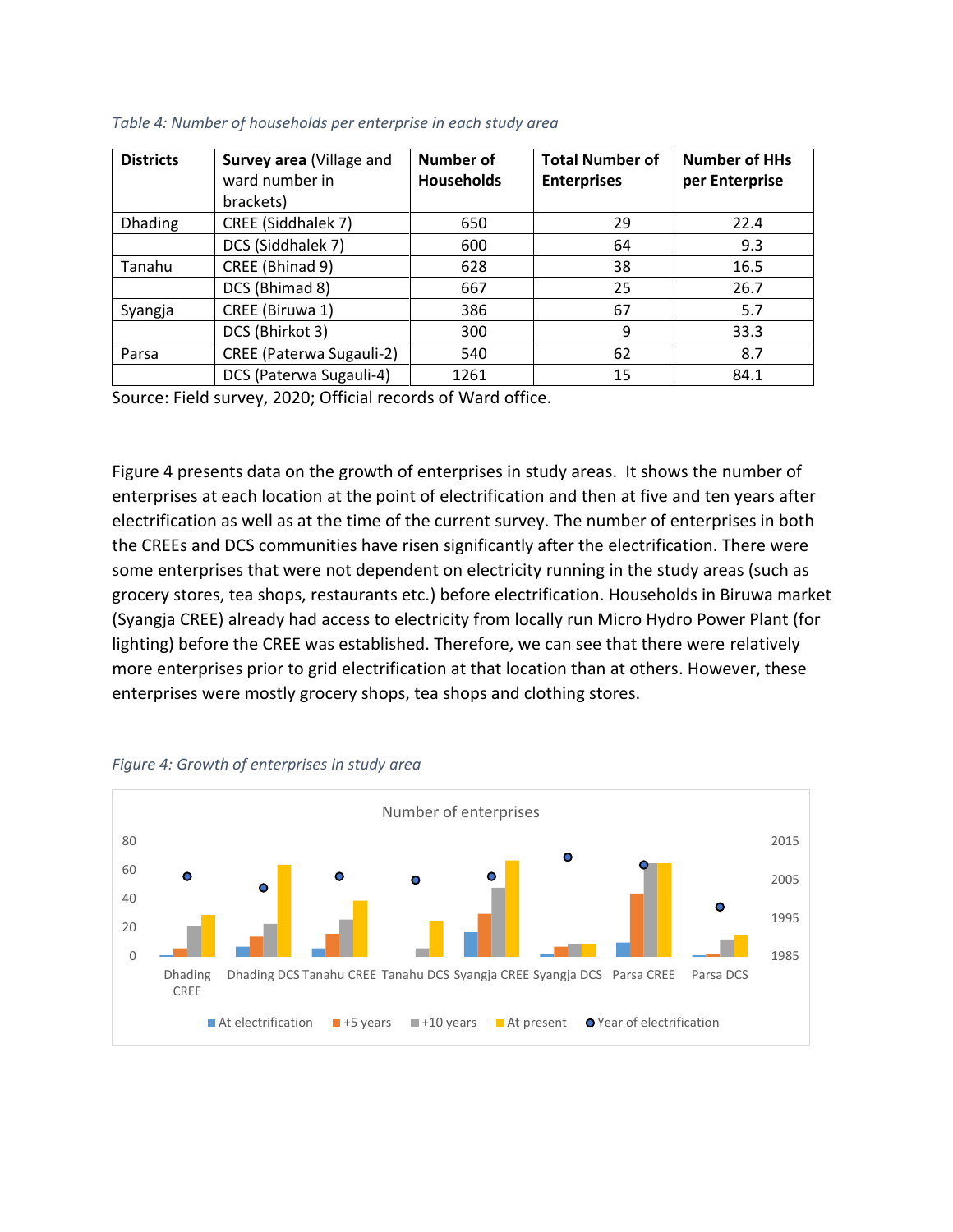In most of the CREE and DCS locations, a lag of few years has been observed between year of electrification and the establishment of enterprises. Anecdotal evidence from surevys suggests that it typically takes 2-3 years after the establishment of a CREE for such changes to occur. The reasons for the lag could be because the CREEs were initially established with only a local vision of provision of lighting services, with local people not having much knowledge of the potential for using electricity to develop or expand income generation activities. Another reason for slow initial take up of electricity for enterprise activity may be that, in any CREE location, not all areas were electrified at once, with it taking a couple of years typically to electrify the whole of each present-day CREE area. During this period it is likely that, gradually, people realized the prospects for the productive use of electricity and started establishing businesses. A time lag between electrification and enterprise creation taking off is also seen in DCS areas. Another way of looking at this data is to consider the rate of creation of new enterprises (in terms of new businesses created per year) between the date of electrification and the present day. Table 5 demonstrates that, by this measure **CREE locations have achieved greater rates of creation of new business per year than DCS locations in all instances except Dhading**, Where the reverse is true.

|                                                                        | ة.<br>ه<br>Dhadi<br>ш<br>ш<br>ජ | hading<br><u>ვ</u><br>$\Omega$<br>$\Omega$ | Tanahu<br>CREE | Tanahu<br>CCS | Syangja<br>CREE | Syangja<br>უ<br>ე<br>$\Omega$ | Parsa<br>CREE | Parsa<br>DCS |
|------------------------------------------------------------------------|---------------------------------|--------------------------------------------|----------------|---------------|-----------------|-------------------------------|---------------|--------------|
| Year of electrification                                                | 2006                            | 2003                                       | 2006           | 2005          | 2006            | 2011                          | 2009          | 1998         |
| At electrification                                                     |                                 |                                            | 6              | 0             | 17              | 2                             | 10            |              |
| At present                                                             | 29                              | 64                                         | 39             | 25            | 67              | 9                             | 65            | 15           |
| Average number of new<br>enterprises per year<br>since electrification | 1.86                            | 3.16                                       | 2.2            | 1.56          | 3.33            | 0.7                           | 4.5           | 0.60         |

#### *Table 5: Growth of enterprise in different study areas*

Source: Field survey, 2020.

#### 4.1.2 Employment Generation

Local employment has also grown after electrification and, as would be expected, the trend is similar to the increase in number of enterprises. In most cases, the enterprises are family-owned businesses and run by one or two members of the family, mainly owner and the spouse. In some enterprises, such as carpentry shops and metal grill works, people from outside the family are also employed. The employees in these cases are mostly locals, however sometimes people from other places are also brought in when there is lack of manpower with the required skills.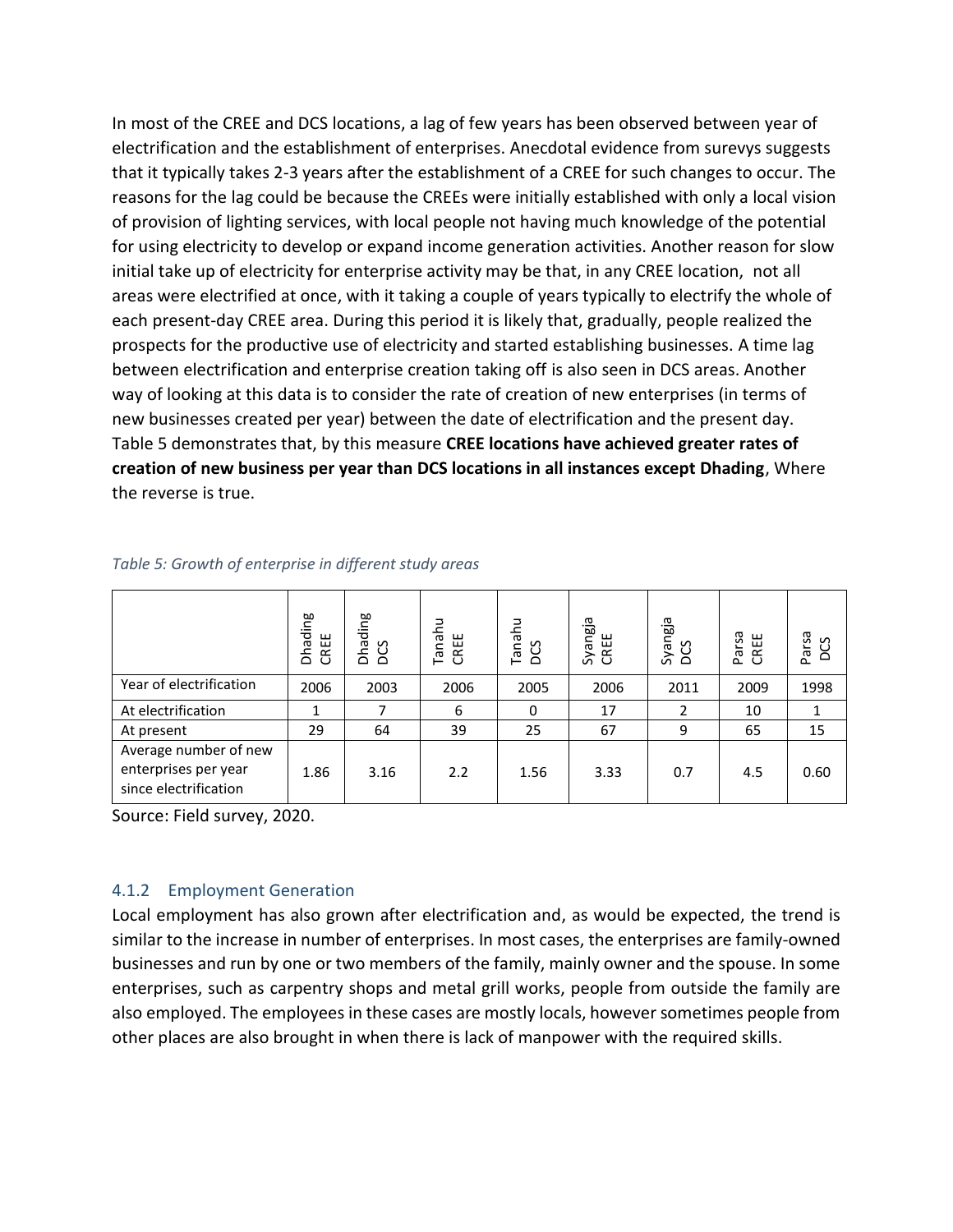Figure 5 shows the number of employees before and after electrification. Again, as was the case with the number of enterprises, Figure 5 shows that the number of employees has increased greatly after electrification in both DCS and CREE electrified areas.





Again, as was the case with new enterprise creation, **the rate of increase in job per annum is higher at CREE locations than at DCS locations, with the exception of Dhading** (see table 6).

| Table 6: Number of employees before and after electrification |  |  |  |
|---------------------------------------------------------------|--|--|--|
|                                                               |  |  |  |
|                                                               |  |  |  |

|                                                                      | Dhading<br>ш<br>CREI | Dhading<br>DCS | Tanahu<br>CREE | Tanahu<br>DCS | Syangja<br>CREE | Syangja<br>DCS | Parsa<br>CREE | Parsa<br>CS |
|----------------------------------------------------------------------|----------------------|----------------|----------------|---------------|-----------------|----------------|---------------|-------------|
| Year of electrification                                              | 2006                 | 2003           | 2006           | 2005          | 2006            | 2011           | 2009          | 1998        |
| At electrification                                                   | 2                    | 22             | 11             | 0             | 31              | 3              | 18            | 2           |
| At present                                                           | 60                   | 125            | 65             | 56            | 119             | 14             | 123           | 35          |
| Average number of new<br>employees per year since<br>electrification | 3.86                 | 5.72           | 3.60           | 3.50          | 5.86            | 1.1            | 8.75          | 1.43        |

Source: Field survey, 2020.

#### 4.2 Types and Sizes of Enterprises in CREEs and DCSs Locations

#### 4.2.1 Types of Enterprises

Enterprises can be categorised in terms of their level of dependence on access to electricity. This study established three levels of dependence (high, medium and low) for the purpose of

Source: Field survey, 2020.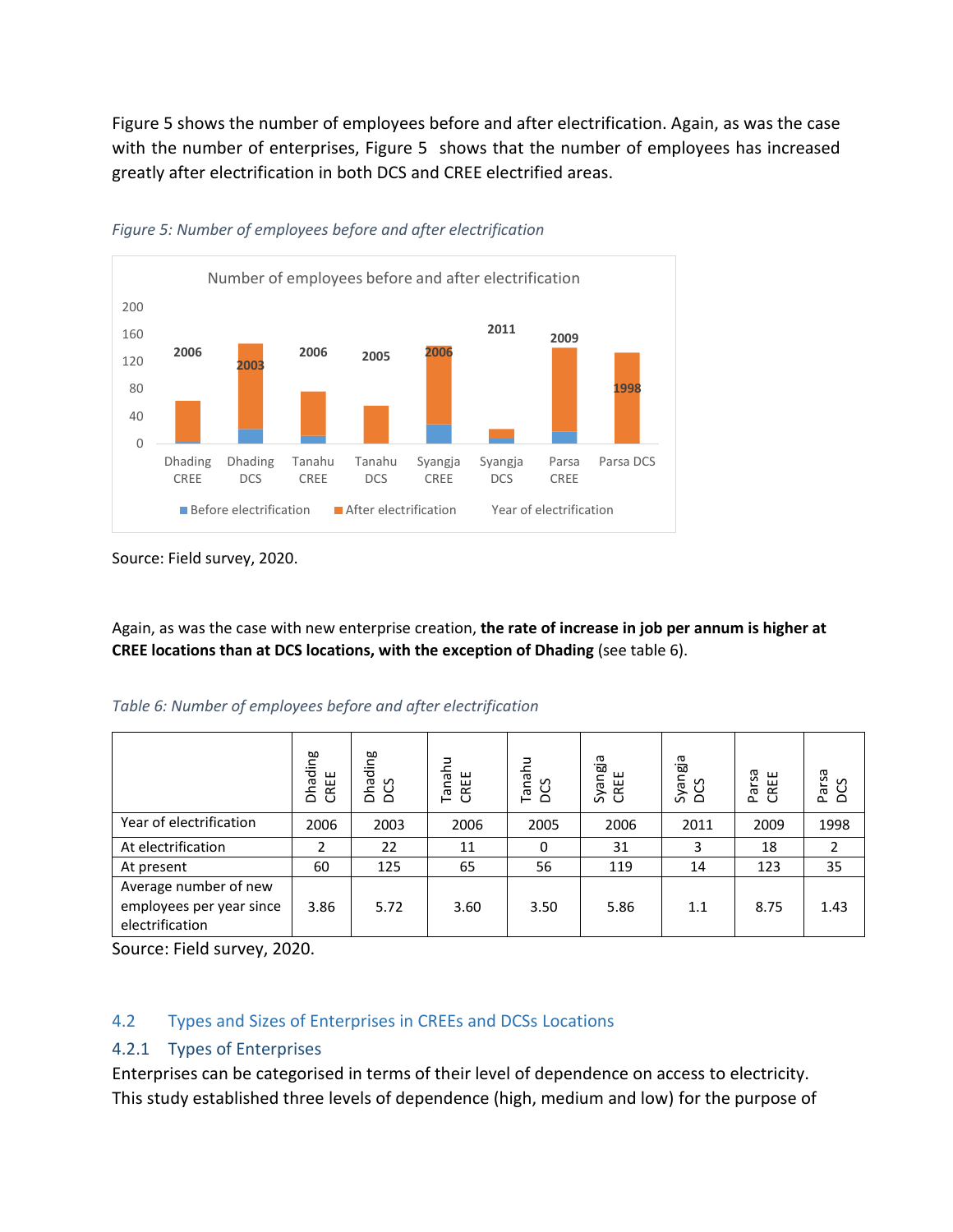analysis. Table 7 shows the different types of enterprises found in the study areas, grouped by level of electricity dependence. The survey results show that grocery stores (a low electricity dependent type of enterprise) are the most common type of business established across the study areas, accounting for 30% of businesses in CREE locations and over 50% of businesses in DCS locations. This is followed by restaurants and hotels (classified as having medium levels of dependency on electricity). Poultry farming, carpentry workshops and and rice mills were the most common high electricity dependent enterprises found across the study areas.

Table 7 illustrates that the proportion of enterprises with a high dependency on electricity is far greater across all CREE locations than across all DCS locations (30% of CREE enterprises vs just 18% of DCS enterprises), indicating that **entrepreneurs in CREE served areas are somehow better able to convert access to electricity into new forms of enterprise than those located in DCS areas.**

| <b>Types of Enterprises</b>                | Dhading     |                | Tanahu      |                | Syangja<br>CREE                   |                | Parsa          |            | Average proportion of<br>enterprises in each category | <b>DCS</b> |
|--------------------------------------------|-------------|----------------|-------------|----------------|-----------------------------------|----------------|----------------|------------|-------------------------------------------------------|------------|
|                                            | <b>CREE</b> | <b>DCS</b>     | <b>CREE</b> | <b>DCS</b>     | <b>High electricity dependent</b> | DCS            | <b>CREE</b>    | <b>DCS</b> | <b>CREE</b>                                           |            |
| Mobile repairing center                    | 0           | 0              |             |                |                                   | 0              | 6              |            | 5%                                                    | 2%         |
| Rice mills/ oil mills/Spice grinding mills | 4           | $\overline{2}$ |             | 0              |                                   | 3              | 3              | 3          | 5%                                                    | 7%         |
| Carpentry shop                             | 1           | 3              | 6           | $\overline{2}$ | 3                                 | 0              | $\mathbf 0$    | C          | 5%                                                    | 4%         |
| Metal shop                                 | $\Omega$    | $\Omega$       | $\Omega$    | $\Omega$       | $\overline{2}$                    | $\Omega$       | $\Omega$       |            | 1%                                                    | 1%         |
| Garment                                    | $\mathbf 0$ | $\Omega$       | O           | $\mathbf 0$    | $\mathbf 0$                       | 0              | $\Omega$       | O          | 0%                                                    | 0%         |
| Poultry                                    | 13          | 1              | $\Omega$    | 1              | 5                                 | $\Omega$       | $\overline{2}$ |            | 10%                                                   | 3%         |
| Cyber café, photo copy, printing           | 0           | 0              | 0           | $\mathbf 0$    | 6                                 | 1              | 0              | 0          | 3%                                                    | 1%         |
| Milk chilling                              | $\Omega$    | $\Omega$       | O           | $\Omega$       | $\Omega$                          | 0              | 1              | 0          | 1%                                                    | 0%         |
| <b>Sub Total</b>                           | 18          | 6              | 8           | Δ              | 21                                | 4              | 12             | 6          | 30%                                                   | 18%        |
|                                            |             |                |             |                | Medium electricity dependent      |                |                |            |                                                       |            |
| Tailoring                                  | 0           | 5              |             | 0              | 3                                 | 0              | 13             | 3          | 9%                                                    | 7%         |
| Beauty Parlor/Salon                        | 0           | $\overline{2}$ |             | 1              | $\overline{2}$                    | 0              | $\overline{2}$ | $\Omega$   | 3%                                                    | 3%         |
| Hotel/restaurant                           | $\Omega$    | 4              | 9           | $\overline{4}$ | 5                                 | $\overline{0}$ | $\overline{7}$ | 2          | 11%                                                   | 9%         |
| Meat shop                                  | 0           | 1              | $\Omega$    | $\mathbf 0$    | 4                                 | 0              | $\Omega$       | 0          | 2%                                                    | 1%         |
| Medical shop                               | $\Omega$    | 1              | 0           | $\Omega$       | 2                                 | $\Omega$       | 4              | 0          | 3%                                                    | 1%         |
| Vehicle workshop                           | 0           | $\Omega$       | $\Omega$    | $\Omega$       | 1                                 | 0              | 4              | 2          | 3%                                                    | 2%         |
| <b>Sub Total</b>                           | 0           | 13             | 11          | 5 <sup>1</sup> | 17                                | $\mathbf{0}$   | 30             | 7          | 29%                                                   | 22%        |
|                                            |             |                |             |                | Low electricity dependent         |                |                |            |                                                       |            |
| Livestock farming                          | 0           | 0              |             | $\Omega$       |                                   | $\mathbf 0$    | 0              | $\Omega$   | 1%                                                    | 0%         |
| Vegetable farming                          | 0           | $\Omega$       | $\Omega$    | 0              | $\mathbf 0$                       | 0              | 1              | 0          | 1%                                                    | 0%         |
| Grocery shop                               | 11          | 38             | 20          | 16             | 10                                | 5              | 18             |            | 30%                                                   | 53%        |
| Fish farming                               | 0           | 0              | $\Omega$    | $\mathbf 0$    | $\mathbf 0$                       | $\mathbf 0$    | $\Omega$       |            | 0%                                                    | 1%         |
| Metal smith                                | 0           | $\mathbf 0$    | 0           | $\mathbf{O}$   | $\mathbf 0$                       | 0              | 1              | $\Omega$   | 1%                                                    | 0%         |
| Jewellery shop                             | $\Omega$    | $\Omega$       | $\Omega$    | $\mathbf 0$    | 3                                 | $\Omega$       | $\Omega$       | C          | 2%                                                    | 0%         |
| Other shops                                | $\Omega$    | $\overline{7}$ | $\Omega$    | $\Omega$       | 15                                | 0              | 3              | 0          | 9%                                                    | 6%         |
| <b>Sub Total</b>                           | 11          | 45             | 20          | 16             | 29                                | 5              | 23             | 2          | 42%                                                   | 60%        |
| <b>Total</b>                               | 29          | 64             | 39          | 25             | 67                                | 9              | 65             | 15         |                                                       |            |

#### *Table 7: Types of enterprises in CREE and DCS area*

Source: Field survey, 2020.

Table 8 brings together information from tables 5 and 7 to examine the rate of growth of enterprises with different levels of electricity dependency since electrification. It assumes that all 44 enterprises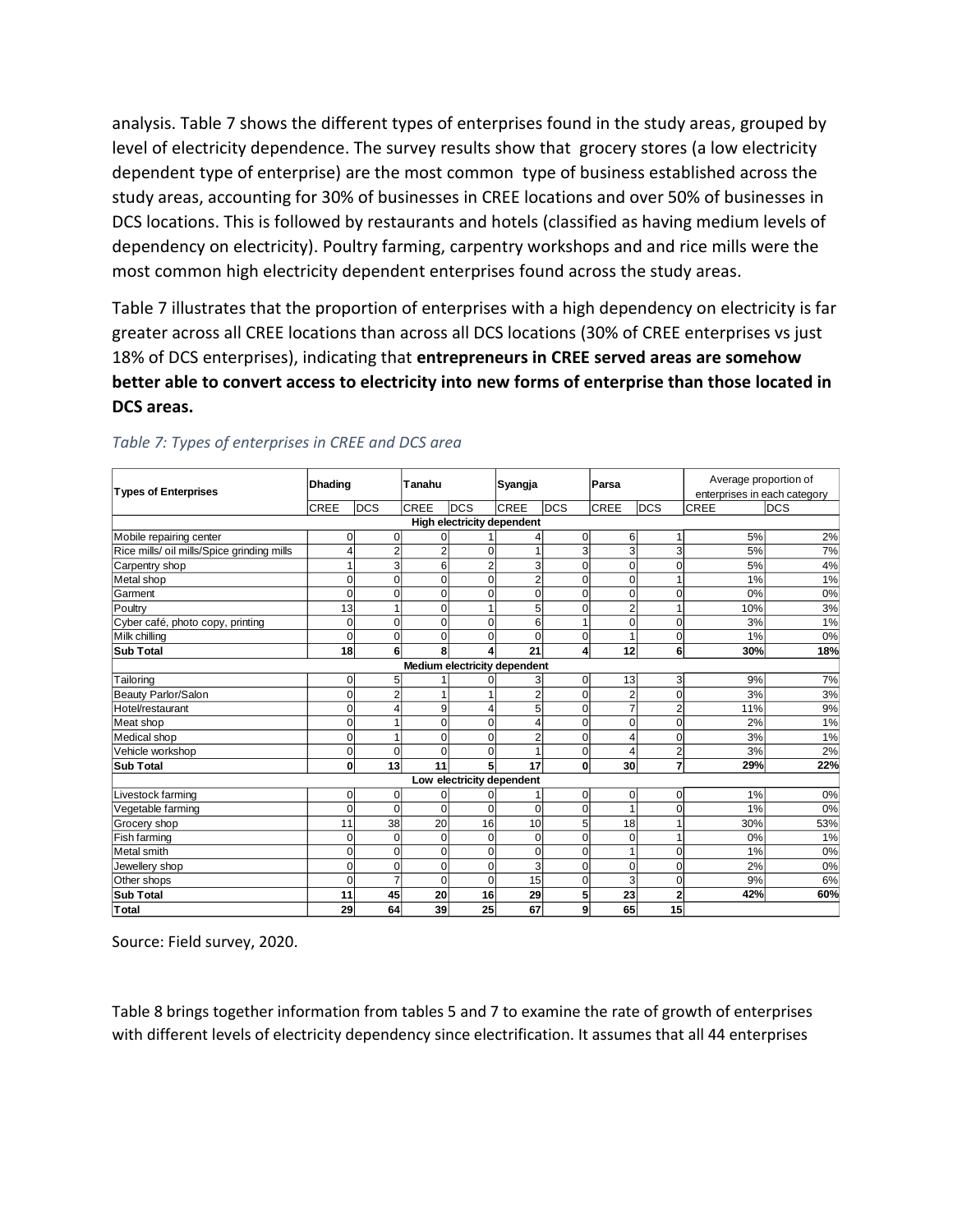listed in Table 5 as pre-existing at the point of electrification must, by definition, be low electricity dependent<sup>5</sup>.

| Level of    | Number of enterprises at CREE locations |            |        | Number of enterprises at DCS locations |            |        |  |  |
|-------------|-----------------------------------------|------------|--------|----------------------------------------|------------|--------|--|--|
| electricity | At                                      | <b>Now</b> | Growth | At                                     | <b>Now</b> | Growth |  |  |
| dependence  | electrification                         |            |        | electrification                        |            |        |  |  |
| High        |                                         | 59         | $+59$  |                                        | 20         | $+20$  |  |  |
| Medium      |                                         | 58         | $+58$  |                                        | 25         | $+25$  |  |  |
| Low         | 34                                      | 83         | $+49$  | 10                                     | 68         | $+58$  |  |  |
| Total       | 34                                      | 200        | +166   | 10                                     | 113        | $+103$ |  |  |

*Table 8: Growth of enterprises with different levels of electricity dependency since electrification*

What is clear from Table 8 is that **there has been significant growth in enterprises that have a low dependency on electricity since electrification, alongside the growth in enterprises that have a medium or high dependency on electricity**. There could be at least three explanations for this. The growth in enterprises with a low dependency on electricity could be:

- 1. simply a reflection of national economic growth across Nepal over the period of years being viewed – i.e. growth in enterprise that would have happened even if electricity had not arrived in those locations.
- 2. a spill over effect from the growth of enterprises with medium and high levels of dependency on electricity – i.e. electricity dependent enterprises generate revenue which circulates back into the local economy and stimulates a rise in demand also for goods and services from enterprises with low electricity dependency.
- 3. A combination of (1) and (2) above.

Without a control group (of communities that have received no electricity) to compare to, it is not possible to provide further insight on which of these explanations is more likely.

### 4.2.2 Size of Enterprises

Table 9 presents investment level and the number of enterprises in DCS and CREE areas formed after electrification. As the table shows, majority of the enterprises have been established with an investment of less than Rs 500,000 (USD 4,220). These are mostly the smaller grocery stores and tea shops/restaurants. **The table does not suggest any strong patterns for differences in levels of investment following electrification between DCS and CREE locations.** In Dhading and Tanahun the split between businesses investing less than or more than Rs500,000 is not hugely different between DCS and CREE sites, whereas in Syangja and Parsa the difference is more marked. Viewed across all four sites the differences between CREE and DCS sites largely disappears. This is somewhat counter intuitive given the differences found between DCS and CREE sites for higher vs lower electricity dependent businesses being established, as one would

 $5$  This is likely to not be strictly correct as some of the 31 enterprises in the Syangia CREE may have been utilising electricity from a micro hydro project for lighting prior to the arrival of the CREE managed grid connection.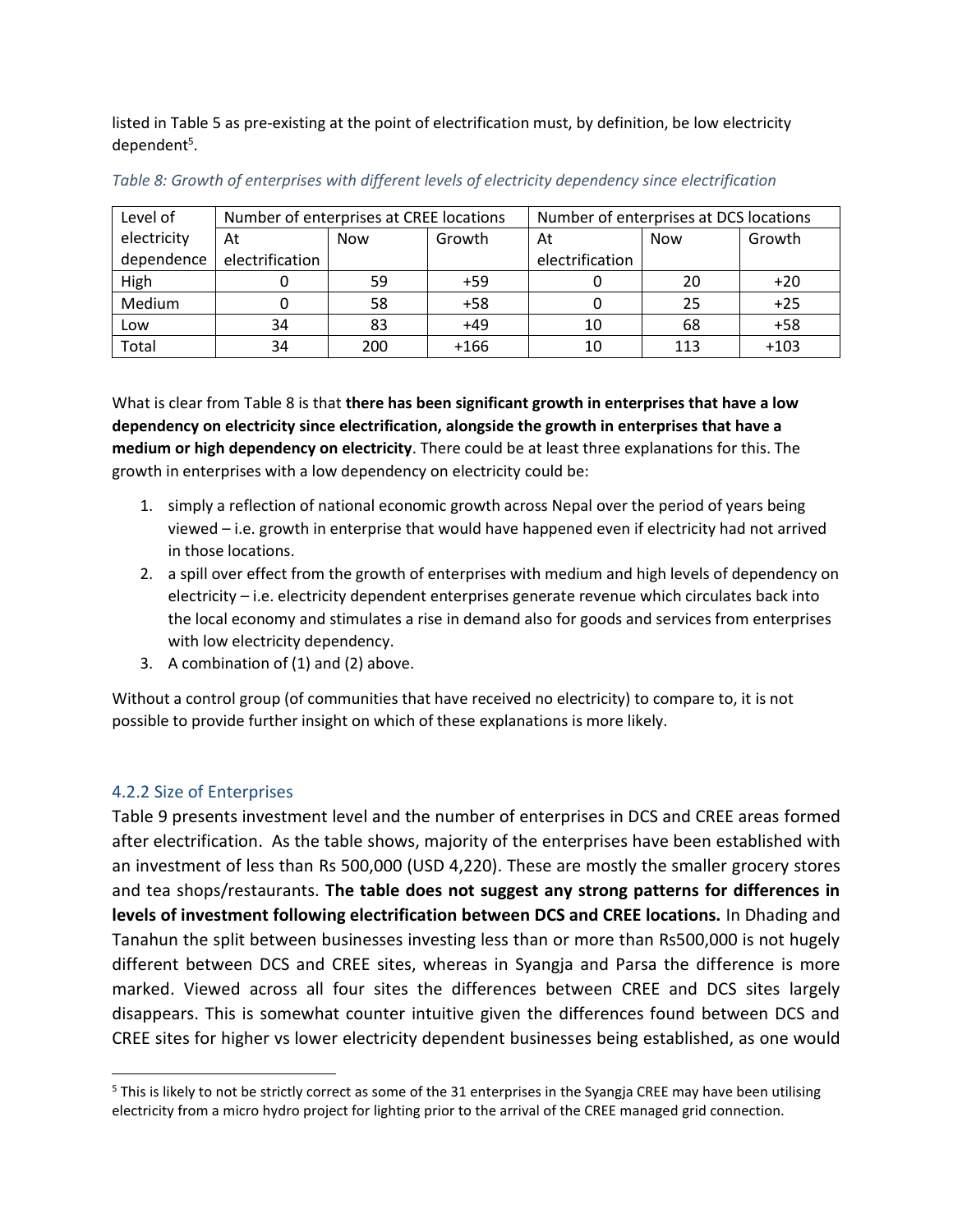expect higher electricity dependent businesses to involve additional investment costs in electrical appliances.

| Districts/<br>Investment                                   | <b>Dhading</b> |                    | Tanahun<br>Syangja |                      |                        | Parsa       |            | Average<br>proportion of<br>enterprise in<br>each category |                      |             |
|------------------------------------------------------------|----------------|--------------------|--------------------|----------------------|------------------------|-------------|------------|------------------------------------------------------------|----------------------|-------------|
|                                                            | <b>DCS</b>     | <b>CREE</b>        | <b>DCS</b>         | <b>CREE</b>          | <b>DCS</b>             | <b>CREE</b> | <b>DCS</b> | <b>CREE</b>                                                | <b>DCS</b>           | <b>CREE</b> |
| Less than or equal<br><b>NPR 500K (&lt;= USD)</b><br>4220) | 52<br>91%      | 25<br>89%          | 23<br>92%          | 30<br>91%            | $\overline{7}$<br>100% | 44<br>88%   | 9<br>64%   | 45<br>82%                                                  | 91<br>88%            | 144<br>87%  |
| NPR 500K to 1<br>Crore (USD 4221 to<br>85K)                | 2<br>4%        | 2<br>7%            | 1<br>4%            | $\overline{2}$<br>6% | $\Omega$<br>0%         | 4<br>8%     | 4<br>29%   | $\overline{7}$<br>13%                                      | $\overline{7}$<br>7% | 15<br>9%    |
| More than NPR 1<br>Crore (>USD 85K)                        | 3<br>5%        | $\mathbf{1}$<br>4% | 1<br>4%            | 1<br>3%              | 0<br>0%                | 2<br>4%     | 1<br>7%    | 3<br>5%                                                    | 5<br>5%              | 7<br>4%     |
| Total                                                      | 57             | 28                 | 25                 | 33                   | 7                      | 50          | 14         | 55                                                         | 103                  | 166         |

*Table 9: Number of new enterprises established after electrification and size of investment*

Source: Field survey, 2020.

Relatively few enterprises that were established before electrification reported to have expanded their investment after electrification (Table 9). Out of the 44 enterprises established before electrification, only 9 (20%) expanded their operation after electrification. The number of enterprises that expanded their operation was higher in CREE area (five) than in DCS area (four), but given the small overall number involved this difference cannot be considered significant.

*Table 9: Number of enterprises established before electrification and size of investment pre and post electrification to expand*

| Districts/Investment |             | Investment made before                                      |                                                                         |                                                                   | Number of                         | Investment made for                                         |                                                                         |                                                                   |
|----------------------|-------------|-------------------------------------------------------------|-------------------------------------------------------------------------|-------------------------------------------------------------------|-----------------------------------|-------------------------------------------------------------|-------------------------------------------------------------------------|-------------------------------------------------------------------|
|                      |             | electrification                                             |                                                                         |                                                                   | enterprises                       | <b>Expansion after electrification</b>                      |                                                                         |                                                                   |
|                      |             | Less than<br>or equal<br><b>NPR 500K</b><br>(<=USD<br>4220) | <b>NPR</b><br><b>500K</b><br>to $1$<br>Crore<br>(USD<br>4221 to<br>85K) | <b>More</b><br>than<br>NPR <sub>1</sub><br>Crore<br>(>USD<br>85K) | expanded after<br>electrification | Less than<br>or equal<br><b>NPR 500K</b><br>(<=USD<br>4220) | <b>NPR</b><br><b>500K</b><br>to $1$<br>Crore<br>(USD<br>4221<br>to 85K) | <b>More</b><br>than<br>NPR <sub>1</sub><br>Crore<br>(>USD<br>85K) |
| <b>Dhading</b>       | <b>DCS</b>  | $\overline{7}$                                              |                                                                         |                                                                   | $\mathbf{1}$                      | 1                                                           |                                                                         |                                                                   |
|                      | <b>CREE</b> | $\mathbf{1}$                                                |                                                                         |                                                                   | 0                                 |                                                             |                                                                         |                                                                   |
| Tanahun              | <b>DCS</b>  | $\Omega$                                                    |                                                                         |                                                                   | 0                                 |                                                             |                                                                         |                                                                   |
|                      | <b>CREE</b> | 6                                                           |                                                                         |                                                                   | $\overline{2}$                    | 1                                                           | 1                                                                       |                                                                   |
| Parsa                | <b>DCS</b>  | $\mathbf{1}$                                                |                                                                         |                                                                   | $\mathbf{1}$                      |                                                             | $\mathbf{1}$                                                            |                                                                   |
|                      | <b>CREE</b> | 6                                                           | $\overline{4}$                                                          |                                                                   | $\Omega$                          |                                                             |                                                                         |                                                                   |
| Syangja              | <b>DCS</b>  | $\overline{2}$                                              |                                                                         |                                                                   | $\overline{2}$                    | 2                                                           |                                                                         |                                                                   |
|                      | <b>CREE</b> | 14                                                          | $\mathbf{1}$                                                            | $\overline{2}$                                                    | 3                                 | 1                                                           | $\overline{2}$                                                          |                                                                   |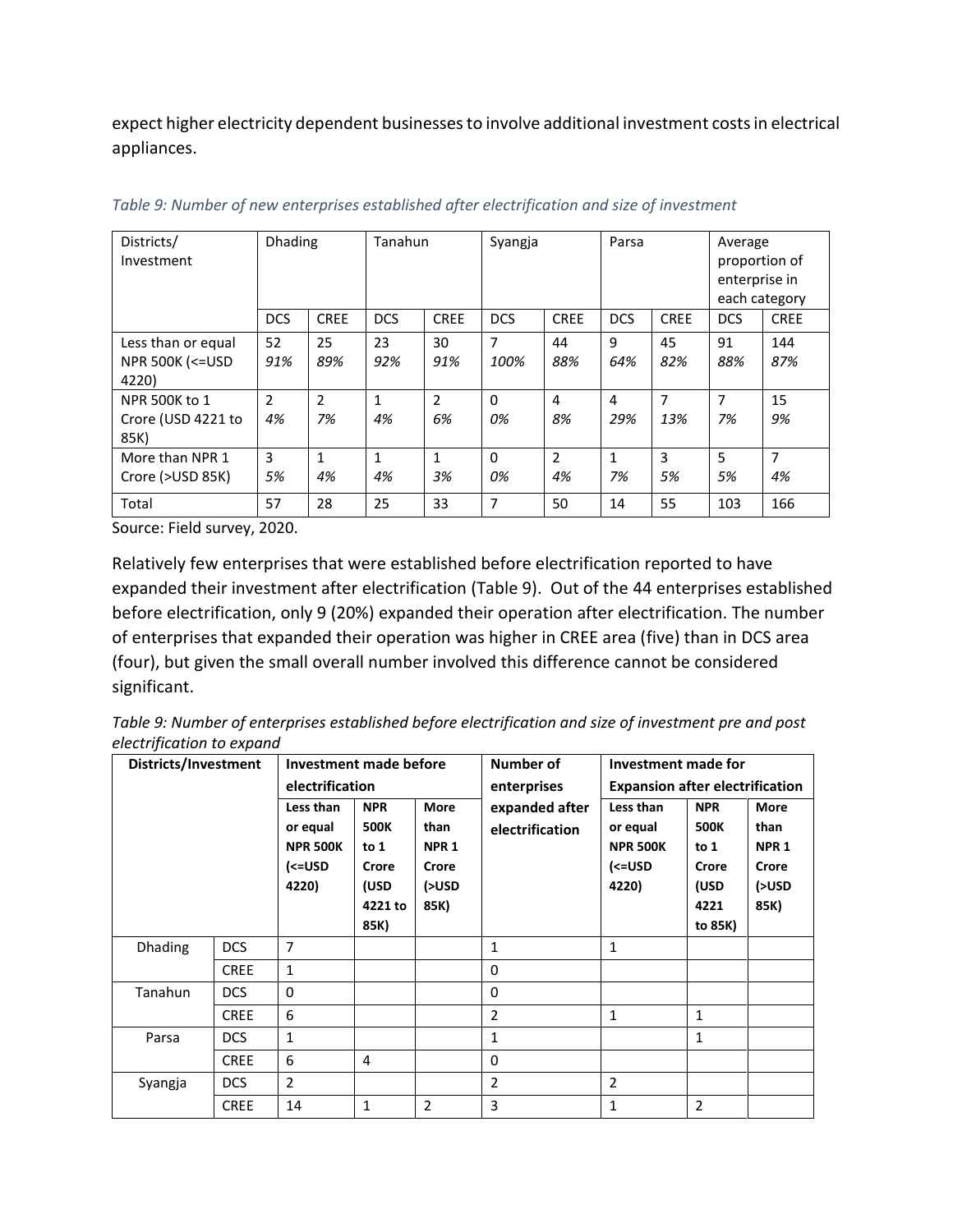Source: Field survey, 2020.

The above data suggests that **electrification has tended to lead more to investment in new enterprises as opposed to expansion of existing ones**.

### 4.3 Factors Responsible for Differences in the Number and Types of Enterprises in CREEs vs DCSs Area

#### 4.3.1 Ease of Access

Access to reliable electricity in CREE and DCS was studied in terms of access to electricity connection and quality and reliability of power supply. From the questionnaire survey, the average number of days taken to get electricity connection for single phase meter was found to be slightly lower in four out of five CREEs compared to corresponding DCs (Figure 6).



Figure 6: *Days taken for electricity connection in CREE and DCS areas (Source: Field survey, 2020)*

One striking difference between obtaining an electricity connection at a CRE location as opposed to a DCS location is the amount of paperwork required. DCS offices normally require citizenship papers, landholding certificates, construction approval, a ward recommendation and photo during application, whereas CREEs only require citizenship papers, photo and recommendation from Tole Development Committee or load centre committee as proof of address. These committees are locally formed committee with residents of the area and getting their recommendation is easy since it does not involve any bureaucratic procedure. Given it doesn't require a landholding certificate, the CREE connection process also covers people living in informal settlements. While the Electricity Distribution By-law 2012 has made a provision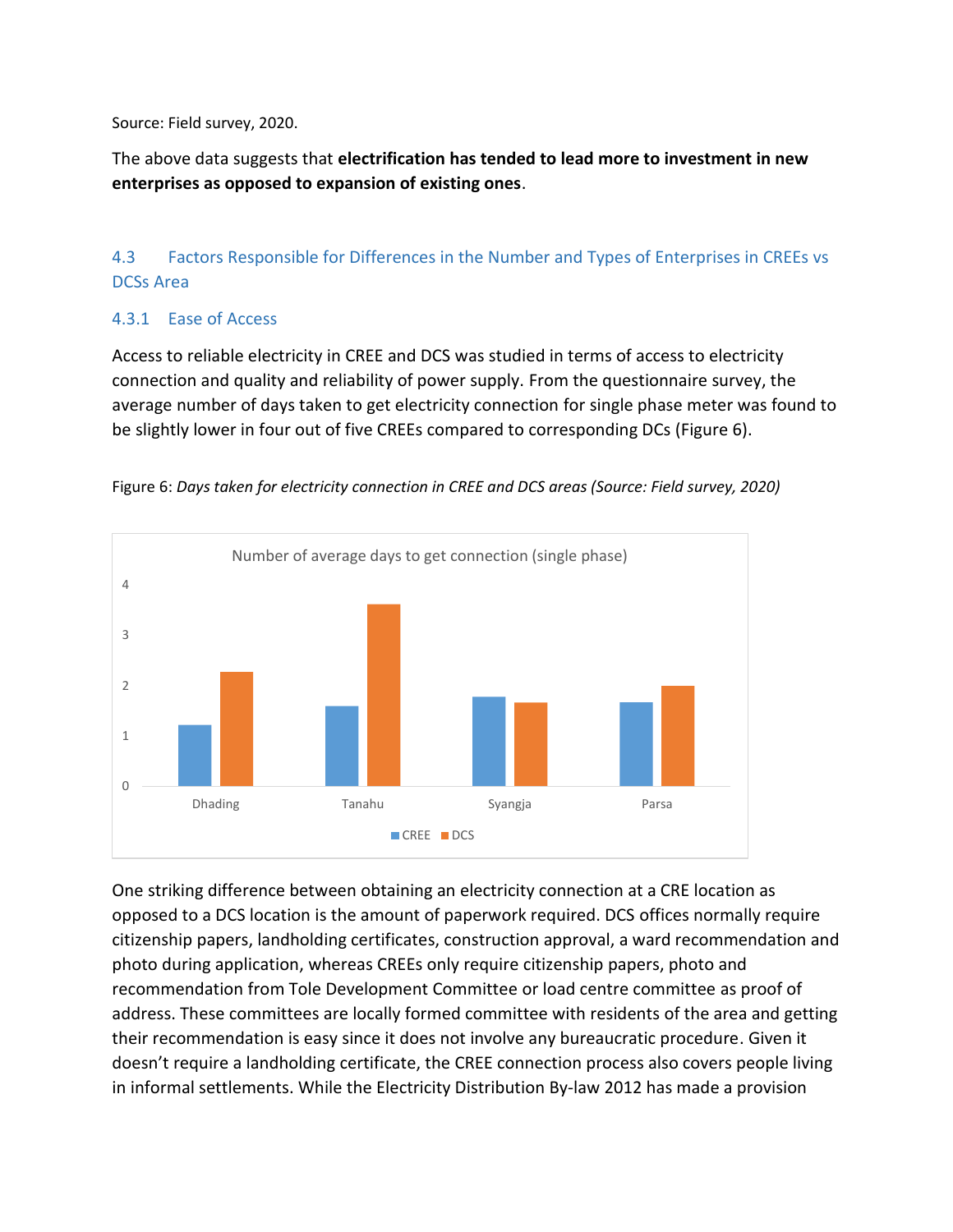that allows people without landholding certificates in DCS areas to get an electricity connection, the process in that case is more complicated and will need more paperwork than an equivalent person in a CREE area (namely an additional recommendation from the respective local government and proof of construction approval).

Apart from requiring fewer documents, CREE staff also provide better support to their customers for both the new connection and for MCB upgrading, including help with filling out forms without any extra charge. DCS officials do let their customers know about the types of document they need to submit, but do not provide this sort of application support.

Variations in connection costs were found between and within CREEs and DCs. The connection charge that has to be paid to the distribution entity typically includes the cost of an application fee, the electricity meter and a service charge. Some CREEs also take membership fee. Other costs such as those for cables, connectors, miniature circuit breakers (MCB) and poles (when the household is far from an existing pole) are borne separately by consumers. Table 10 shows the one-off costs required to be paid to the distribution entity to get a new single-phase connection.

| <b>Districts</b> | <b>CREE/DCS</b> | <b>Application</b><br>fee | Membership<br>fee | Electricity<br>meter | <b>Service</b><br>Charge | <b>Total</b> |
|------------------|-----------------|---------------------------|-------------------|----------------------|--------------------------|--------------|
| <b>Dhading</b>   | <b>CREE</b>     | 0                         | 0                 | 2,000                | 500                      | 2,500        |
|                  | <b>DCS</b>      | 100                       | $\mathbf 0$       | 1,954                | 500                      | 2,554        |
| Tanahu           | <b>CREE</b>     | 0                         | 5,000             | 2,000                | 0                        | 7,000        |
|                  | <b>DCS</b>      | 100                       | 0                 | 1,954                | 500                      | 2,554        |
| Syangja          | <b>CREE</b>     | 0                         | 7,500             | 2,800                | 0                        | 10,300       |
|                  | <b>DCS</b>      | 100                       | 0                 | 1,954                | 500                      | 2,554        |
| Parsa            | <b>CREE</b>     | 0                         | 0                 | 3,600                | 200                      | 3,800        |
|                  | <b>DCS</b>      | 100                       | 0                 | 1,954                | 500                      | 2,554        |

*Table 10: One-off costs (in NPR) to be paid to CREE and DCS for new single-phase connection*

Except for Dhading, the cost for new single-phase connection was found to be higher in CREEs. The cost for new connection was higher in Syangja and Tanahu CREEs mainly due to the membership fee, whereas it was higher in the Parsa CREE because they charge NPR 1,000 as a security deposit for the electricity meter. The membership fee was taken in CREE areas as NEA requires CREEs to contribute 10% of the capital cost of the distribution system to NEA as joint funding during the CREEs establishment. No equivalent deposit is from communities prior to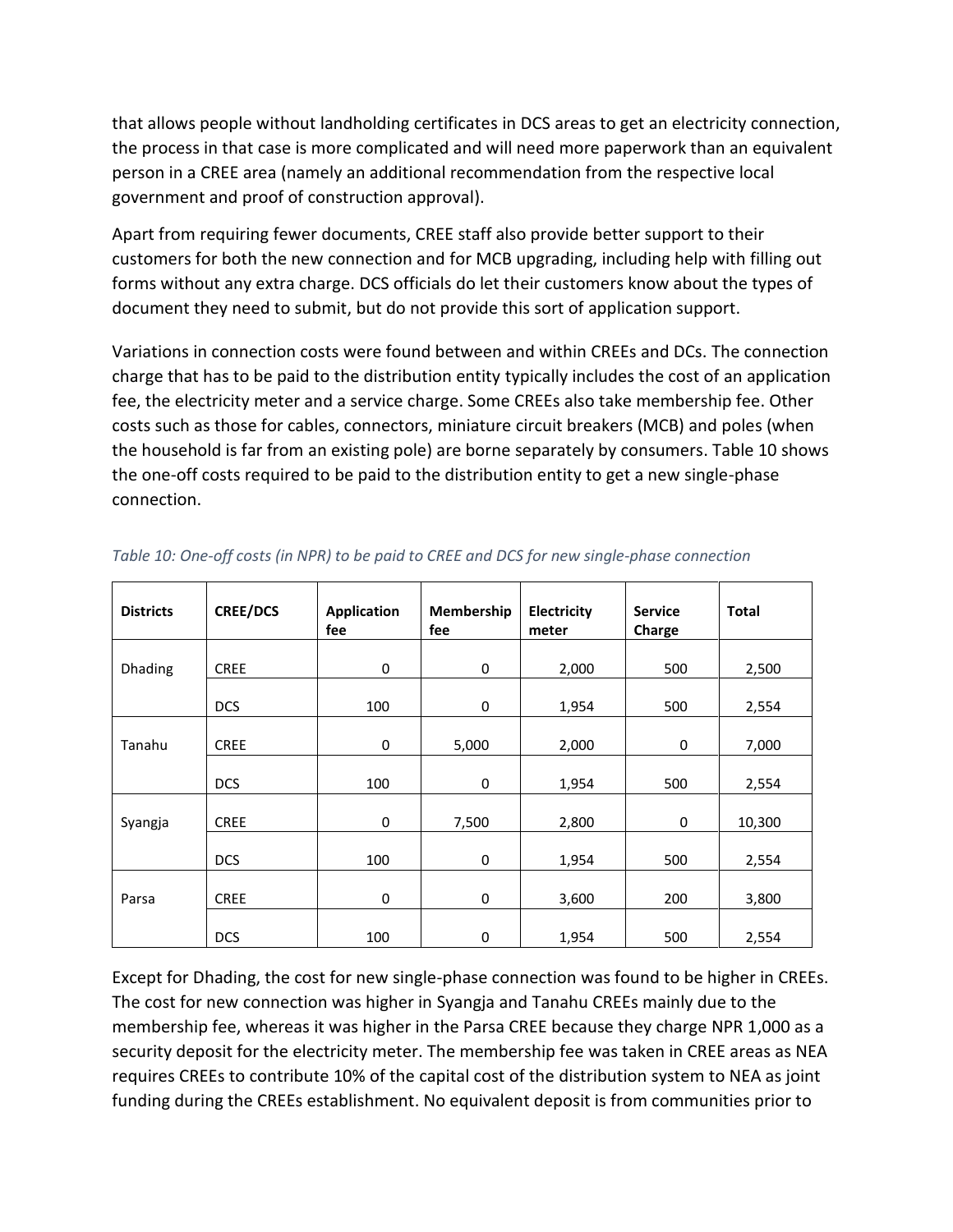supply of electricity from DCS. The membership fee is still being taken by 2 out of 4 CREEs for new customers. Dhading and Parsa CREEs no longer charge membership fee to new customers however. The Syangja CREE, which is operated as a cooperative, has provided shares to their members against their membership fee.

All the CREEs purchase electricity meters from DCS and charge the same price for electricity meters to their members. Consumers have to buy MCBs and cables themselves in both the DCS and CREE areas. The Syangja CREE also add transportation cost to the price of electricity meter charged to consumers.

Different service charges (essentially a one-off connection fee) were found to be charged to consumers by different CREEs, whereas DCS charge the same service charge to all consumers, as per their policy. The Syangja CREE and Tanahu CREE do not take service charges separately as it is effectively included in their membership fee.

Electricity poles are very expensive compared to other items and if any consumers, whether in a DCS or CREE location has to buy electricity poles on their own, their connection cost will be very high.

CREEs are allowed to determine their own tariff rates to charge their customers, but it must not exceed the tariff set by NEA. The CREEs studied akk charged the same tariff rate as that prescribed by NEA.

With the exception of Dhading, enterprises in CREE locations pay an additional premium that is between 50% and 300% of the equivalent DCS cost to be connected to an electricity supply. Given that, amongst the study sites CREE locations seem to have fostered faster rates of growth of enterprises than the DCS ones, this higher charge does not seem to have deterred enterprise investment however.

#### 4.3.2 Reliability of Electricity Supply

One of the reasons enterprises may be willing to pay the higher costs of connection in CREE areas may relate to the comparative reliability of supply in those areas, something that is explored further in this section.

Although there is no formal load shedding<sup>6</sup> throughout Nepal, frequent power interruptions and voltage issues were reported during household and enterprise survey in both the CREE and

<sup>&</sup>lt;sup>6</sup> Load shedding occurs when demand exceeds supply, and some consumers have to be cut off temporarily to balance supply. Formal load shedding is when hours of supply are according to a published timetable about who will be shut off when.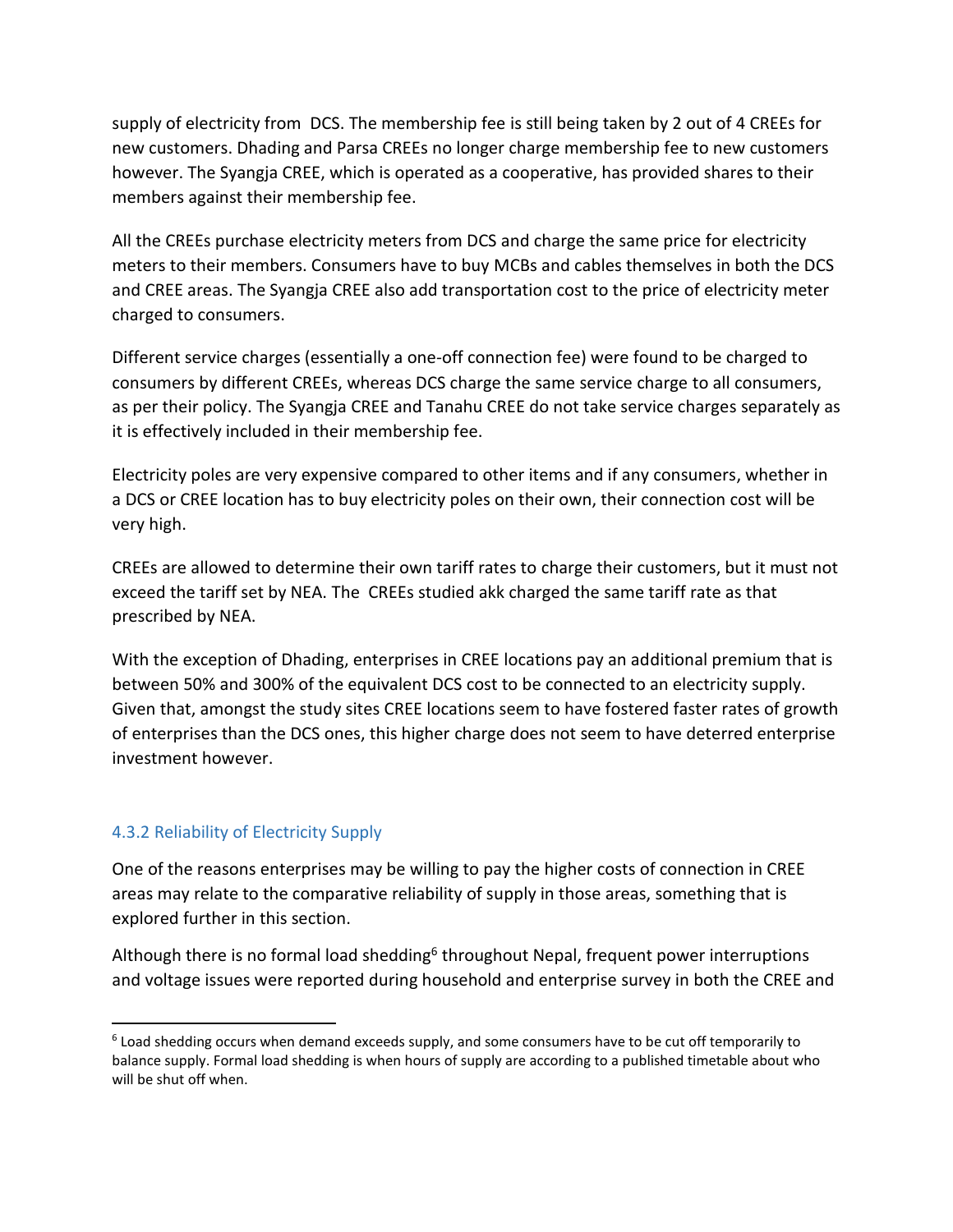DCS areas (Figure 7 and Figure 8). Figure 7 shows that the voltage problem is very high in Tanahu, both in CREE and DCS locations. Voltage drops were mainly due to longer transmission lines (common in all study sites) and due to higher loading in areas like Biruwa market (Syangja CREE). In two of the locations studied reported power interruptions were marginally worse for DCS and CREE locations, but in the other two locations the reverse was true. Figure 8 shows that the number of reported weekly power interruptions were slightly higher in all the DCS areas compared to corresponding CREEs. Power interruptions were reported to be higher during storms, heavy rains and lightning.

What is important to note here is that at least some of the problems of voltage drops and blackouts may not be something that the local distribution entity (either CREE or DCS) has much control over, as they can be affected by the state and capacity of the transmission network.





Figure 8: *Average number of weekly power interruptions*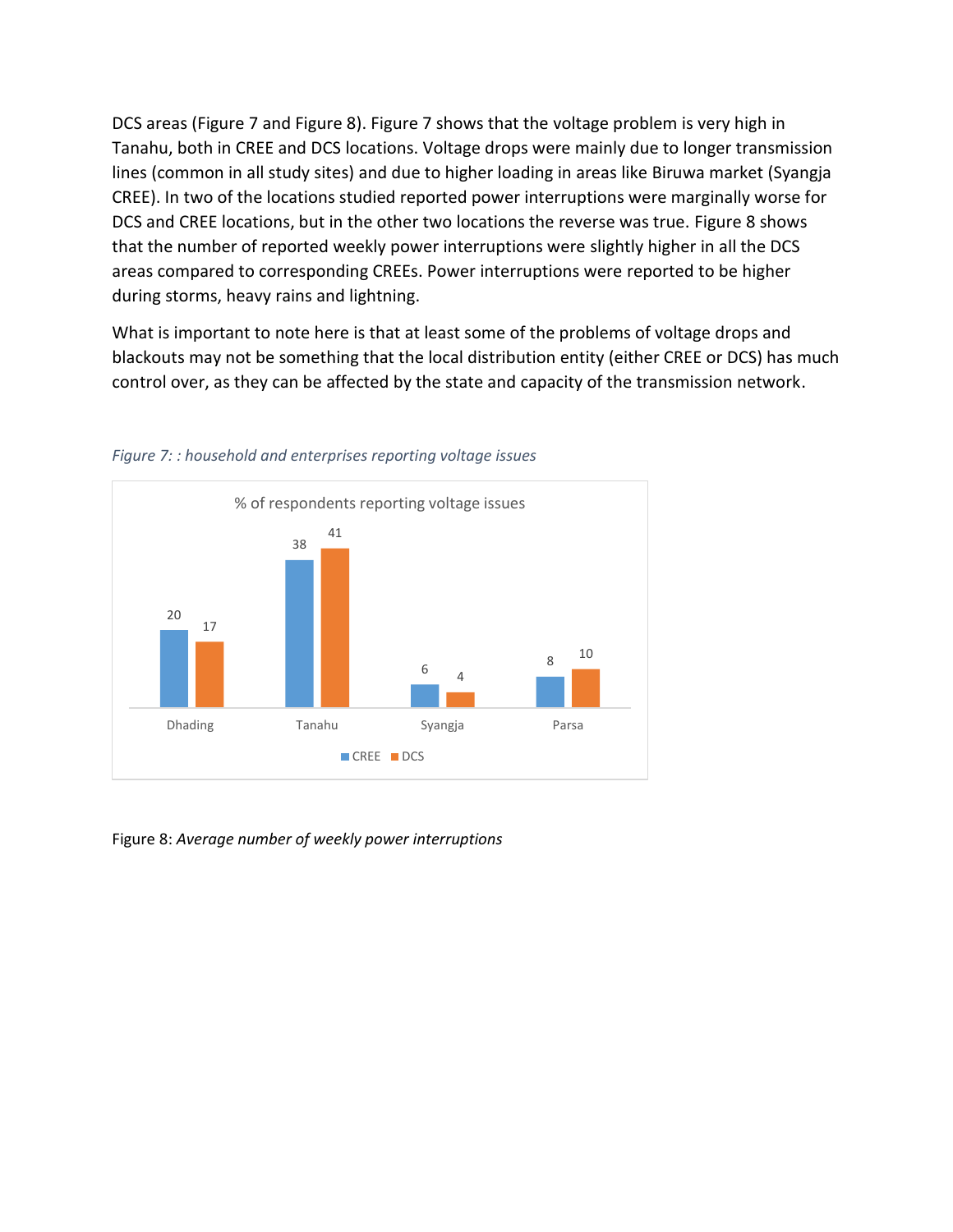

Neither CREEs or DCS offices t have provision for scheduled distribution lines maintenance and the work is, instead, carried out when and where needed. However, during focus group discussions, CREEs were reported to have conducted regular patrolling of distribution lines and to have carried out preventive maintenance like bush-cutting twice a year. Smaller geographic coverage, a more detailed knowledge of the operational area and the community ownership structure has allowed CREEs to carry out maintenance activities on a more regular basis. In contrast, DCS offices have to cover larger areas and are usually situated far from rural localities and so only carry out maintenance activities when an issue arises.

The study found that, with the exception of Dhading, CREEs generally take less time to address minor faults because their technicians are based locally (see figure 9 which shows the number of semi-skilled technicians in each CREE and DCS and average time taken by CREE and DCS to resolve issues). DCS on the other hand have fewer technicians compared to their larger coverage area and are not always able to provide swift service in rural areas. As Figure 9shows. . essentially DCS technicians for the study areas are each serving between 18 and 55 times the population that a CREE technician has to cover, which would explain the quicker response times by the latter on minor repairs.

DCS however have higher skilled technicians (including engineers) whereas CREEs employ local people with limited training. Because of lack of sufficient skill, it sometimes takes multiple days to restore major faults in CREEs as they require support from DCS engineers. The longer time taken to resolve issues in Dhading shown in figure 9 was reportedly mainly due to problem in transformers which CREE technicians could not resolve.

Figure 9: *Days taken to resolve power issues and number of technicians per thousand households (Source: Field survey, 2020).*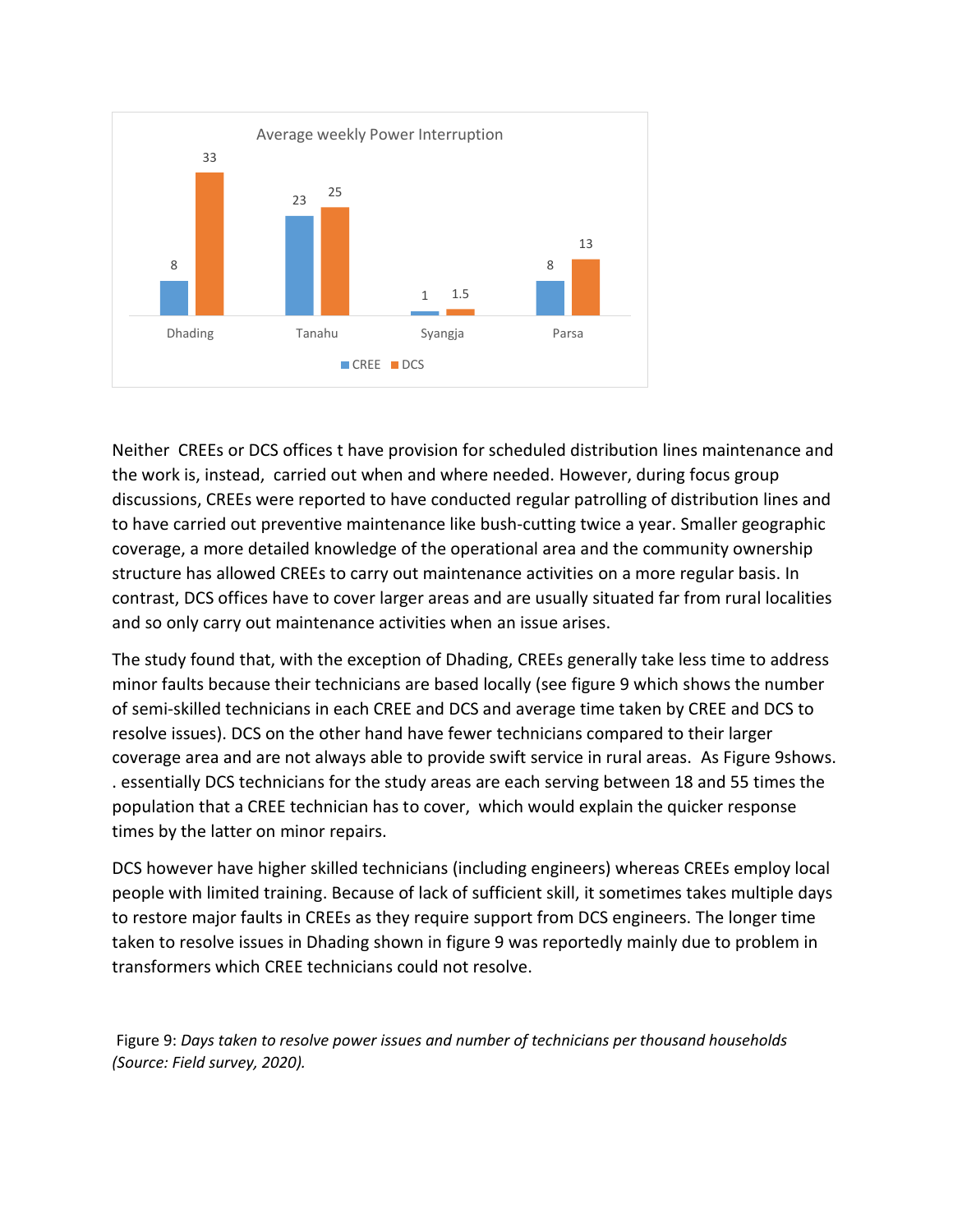

#### 4.3.3 Management Service

Provision of adequate management services facilitate the growth of economic enterprises. This study hypothesized that CREEs provide better management services than DCS. The management services examined in this study include the utility bill payment system; health and safety awareness; paperwork support; and control of electricity theft.

Electricity bill payment was found to be easier in CREE locations because their consumers do not have to travel far from their home as CREE offices are located within their locality. Additionally CREEs also offer the facility of collecting tariff from consumers at home during the time of meter reading. For DCS customers, offices are located in towns or cities, usually a few hours away from their home, requiring time consuming travel. Table 11 shows the average distance consumers have to travel to pay their electricity bill.

| <b>Districts</b> | <b>Dhading</b> |            | Tanahu |            | Syangja     |            | Parsa       |            |
|------------------|----------------|------------|--------|------------|-------------|------------|-------------|------------|
|                  | <b>CREE</b>    | <b>DCS</b> | CREE   | <b>DCS</b> | <b>CREE</b> | <b>DCS</b> | <b>CREE</b> | <b>DCS</b> |
| Average          |                |            |        |            |             |            |             |            |
| distance         | 0.5            |            | 0.5    | 17         |             | 14         | 0.5         | 17         |
| in KM            |                |            |        |            |             |            |             |            |

#### *Table 11: Average distance to travel to pay electricity bill*

Although DCS has introduced an online payment system, most of the rural customers interviewed were found to be unfamiliar with the process.

CREE and DCS offices provide electrical health and safety trainings to their staffs. NEA celebrates 'Electrical Safety Day' annually and DCS offices across the country organize awareness rallies (or other programs) on or around that day. However, these programs are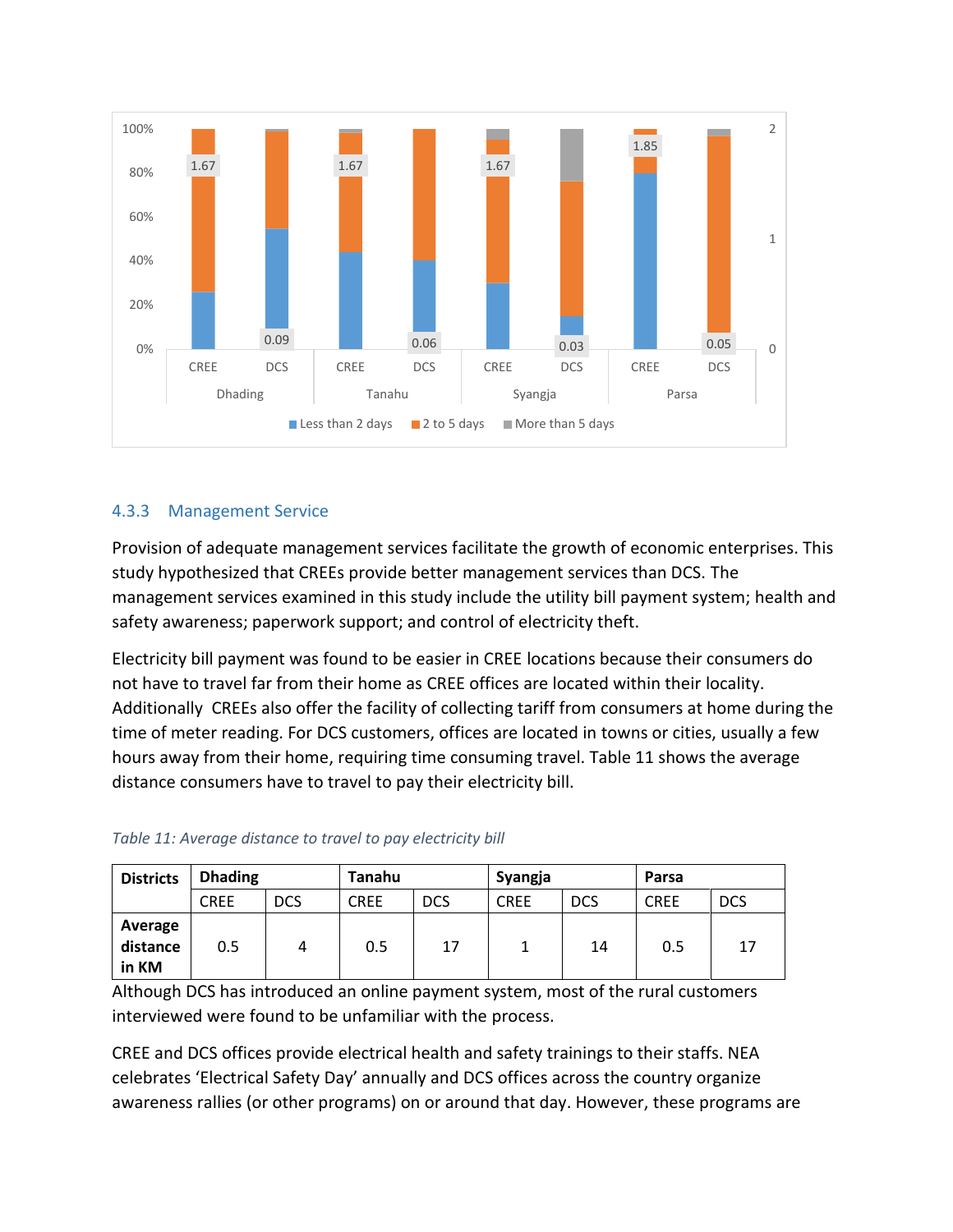organized in the towns and cities and rural customers do not generally benefit from these activities. On a national level, NEA does provide safety information through audio-visual and print media which benefits both the CREE and DCS customers. Syangja CREE reported sensitizing its customers using technicians during the time of electricity connection and also during regular meter reading. The percentage of enterprise owners reporting their awareness on electric hazard was as follows: Dhading DCS-75%, Dhading CREE-93%, Tanahu DCS-96%, Tanahu CREE-56%, Parsa DCS-67%, Parsa CREE-88%, Syangja DCS-89%, Syangja CREE-58%.

Stealing electricity (hooking) by attaching wires to the distribution lines and bypassing the household meter has been a reported problem in rural DCS areas and was observed during this research in one of the study areas (Parsa DCS) during field visits (Figure 10). Regular patrolling and a sense of community ownership may have eliminated this problem in CREEs, whereas a longer and more bureaucratic procedure for getting a connection, the absence of local monitoring and the absence of a sense of community ownership has made it difficult to avoid cable hooking in rural DCS areas

*Figure 10: Electrical hooking at Paterwa Sugauli-4 of Parsa DCS (observed during field visit)*



In summary, addition to providing an easier (albeit more expensive) connection, CREEs were found to provide an easier bill payment service, better application support service, and more regular monitoring of distribution lines (and thus quicker turn around times on minor repairs). A greater sense of community ownership in CREEs seems to have eliminated power theft through 'hooking' and thus contributed to better tariff collection in rural areas.

CREEs are not entirely independent however and their ability to provide a good service to consumers can be constrained by DCS or NEA capacity. For example, CREEs still have to rely on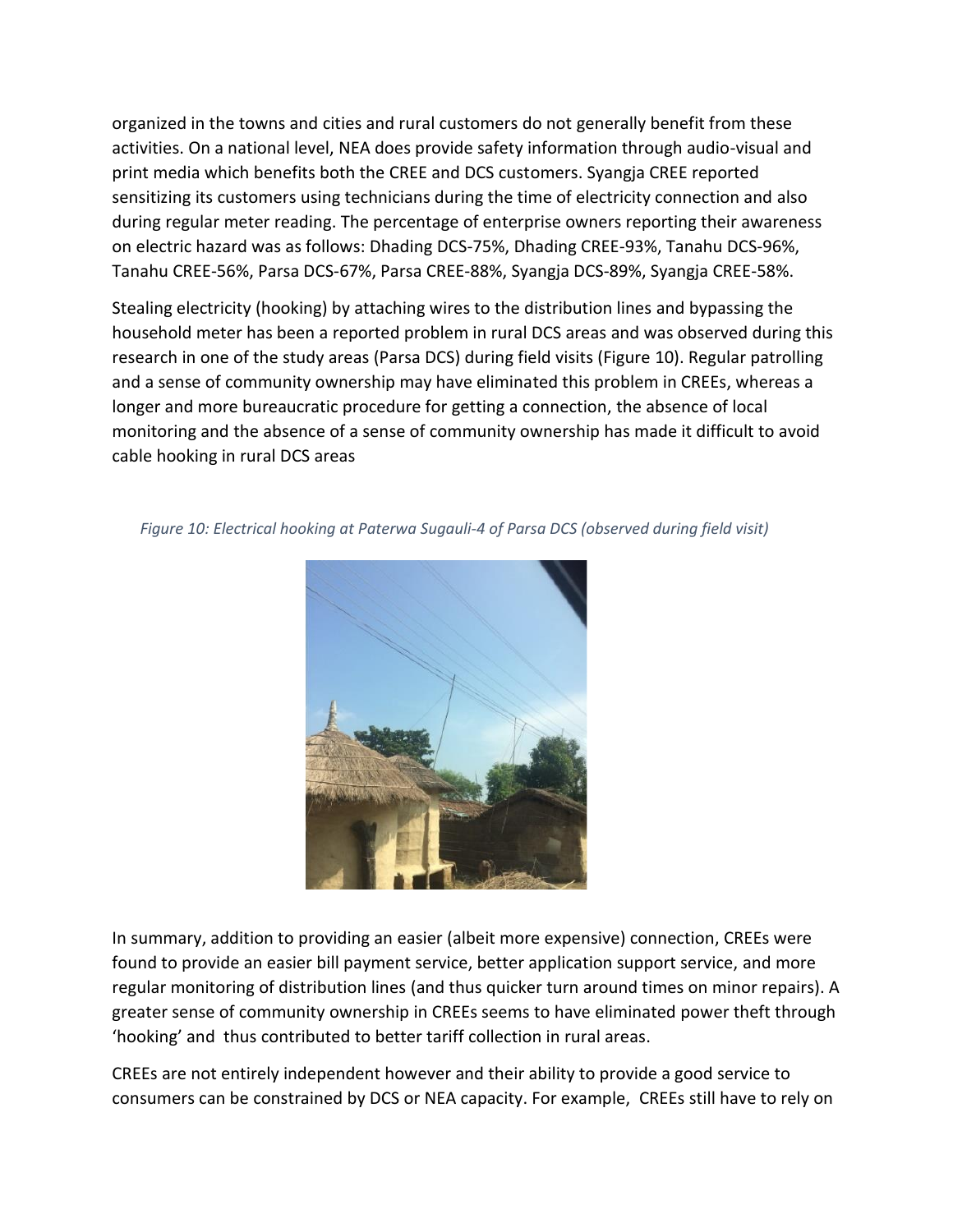DCS to resolve issues arising at high tension lines or at substations. Similarly, if transformers in CREE locations need to be repaired, that is a job for NEA, which usually takes a longer time. CREEs ability to provide 3 phase meters to all customers who demand them is also constrained since they must get them from the NEA which is generally itself short of these meters.

#### 4.3.3 Complementary Inputs

The availability of complementary inputs such as access to finance, revolving funds and development agency initiatives, as well as activities carried out by the CREE and DCS offices to promote productive use of electricity can all play a part in stimulating enterprise development. The availability of road networks and transportation facilities is also a critical factor in access markets. These factors are examined in more detail in this section.

**Access to finance:** The study areas were found to have different financial institutions such as commercial banks, savings and credit cooperatives and micro finance institutions that provide loans to their customers for different purposes such as agriculture, education, enterprise development, and hire purchase of goods. The rates of interest were found to differ across sectors by purpose of loan and type of financial institution. Micro finance institutions generally charge higher interest rates, followed by cooperatives and banks. Banks however require lots of paperwork and take longer time to process loans compared to cooperatives and microfinance institutions. Similarly, interest rates are generally lower for the agriculture sector and higher for purchasing consumer goods such as vehicles. Interest rates on loans for enterprise development are generally a little higher than those for agricultural purposes. During the study people were also found taking personal loans from other individuals at a very high interest rate at certain locations . Table 12 shows the percentage of enterprise owners in the study areas that have received credit from a local financial institution or, in the case of Parsa, from individual lender. The proportion of enterprises takings loans was more in CREE area than in DCS area in Dhading district, almost equal in Tanahu and Syangja districts, and less in Parsa district.

| <b>Districts</b> | <b>CREE/DCS</b> | % Taking credit | <b>Tenure</b> | Interest rate (%) |
|------------------|-----------------|-----------------|---------------|-------------------|
| <b>Dhading</b>   | <b>CREE</b>     | 59              | 1 to 5 years  | 14 to 18          |
|                  | <b>DCS</b>      | 38              | 1 to 5 years  | 13.5 to 20        |
| Tanahu           | <b>CREE</b>     | 15              | 1 to 5 years  | 16 to 20          |
|                  | <b>DCS</b>      | 16              | 1 to 2 years  | 10 to 12          |

| Table 12: Enterprises taking credits from financial institutions (Source: Field Survey, 2020) |  |  |  |
|-----------------------------------------------------------------------------------------------|--|--|--|
|-----------------------------------------------------------------------------------------------|--|--|--|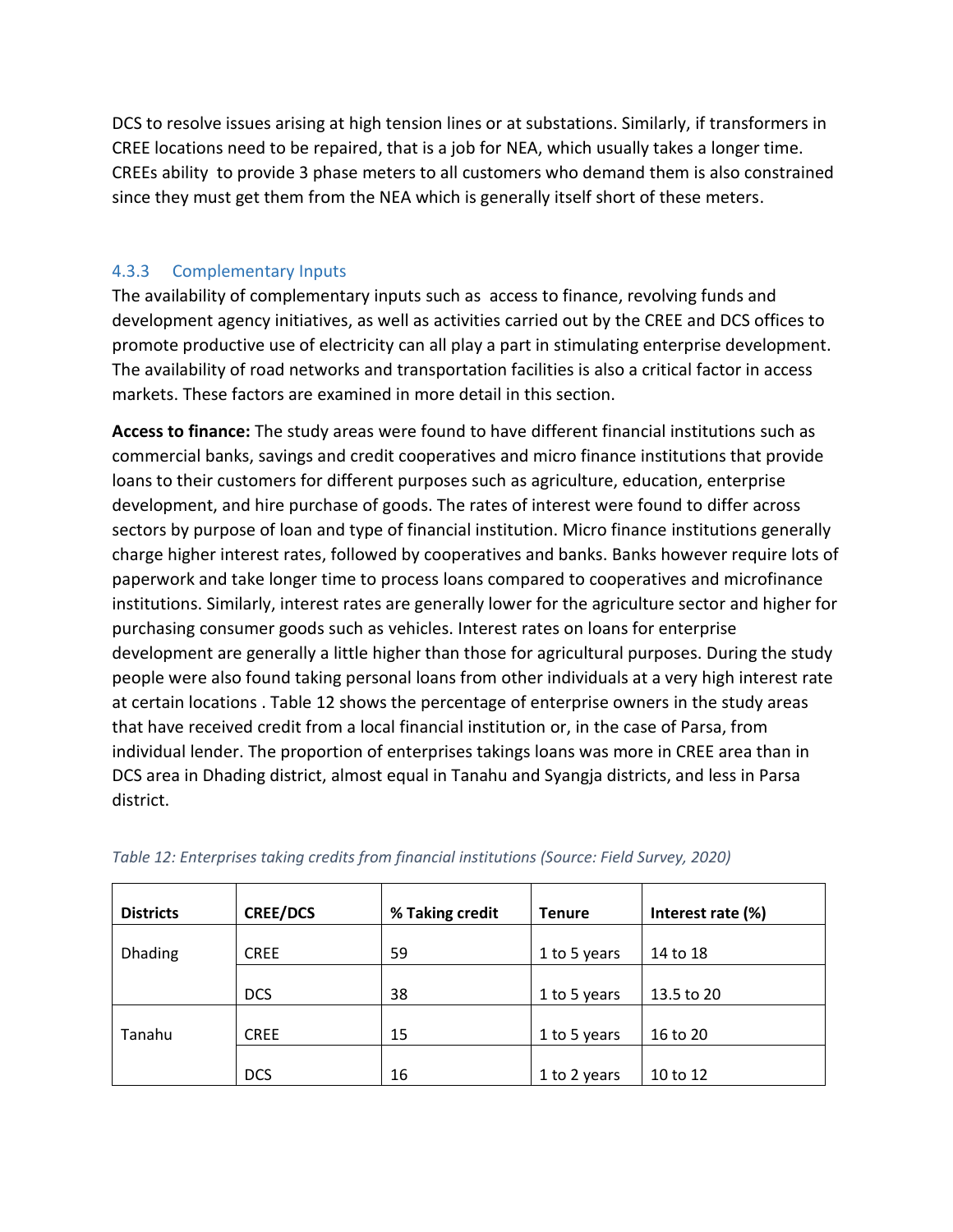| Syangja | <b>CREE</b> | 43 | 1 to 5 years | 12 to 20 |
|---------|-------------|----|--------------|----------|
|         |             |    |              |          |
|         | <b>DCS</b>  | 44 | 1 to 5 years | 12 to 20 |
|         |             |    |              |          |
| Parsa   | <b>CREE</b> | 3  | 1 year       | 36       |
|         |             |    |              |          |
|         | <b>DCS</b>  |    | 1 year       | 36       |

Enterprises in both CREE and DCS areas thus seem to have roughly equal access to financial institutions. However, CREEs operating using a cooperative model of association have an additional source of finance from their cooperative, which is not accessible to enterprises in adjoining DCS area. For example, Syangja CREE is organized as a cooperative with all of its consumers as members. Members of Syangja CREE can get loans from their savings and credit cooperatives against collateral, or they can also get collateral-free loan of up to NPR 80,000 per household against 4 share certificates that each member household has received from the CREE. Four enterprises reported of taking the collateral-free loan from the electricity cooperative. About 46 percent of the total number of CREEs in the country are based on cooperative model.

**Revolving Fund:** Tanahu, Syangja and Parsa CREEs had all received a revolving fund (a loan provided to CREEs which has to be repaid) from the GIZ EnDev programme. The fund was however only utilized to contribute the CREE's share of 20% of the initial network investment cost (which was later reduced to 10%) that has to be paid up-front to DCS before electrification work can start. The revolving loans funds were not used at any CREE location for any enterprise development programme<sup>7</sup>. The GIZ EnDev programme has now handed the Revolving Fund to NACEUN (the national body representing CREEs) and from this year all CREEs are eligible to apply for the funds from NACEUN at 3% interest rate. The expectation is that, in addition to contributing to the initial p-front cost of construction, CREE's will use at least 20% of the revolving fund they access to promote productive use of electricity and 10% to promote electric cooking. There was no such compulsion earlier. This new programme is in the process of implementation. It is unlikely that the Revolving Fund has made direct impact on the number of enterprises as of yet.

**Development initiatives by development agencies:** Evidence from this study indicates that there are comparatively more externally funded development initiatives in CREE areas than in DCS areas. Development projects may work directly to promote productive use of electricity that may encourage people to start electricity-based enterprises or generate new ideas in the

 $7$  Communities at DCS locations have not been provided with similar revolving loan funds as they do not need to finance any up-front contribution to overall construction costs before the community is connected to the grid.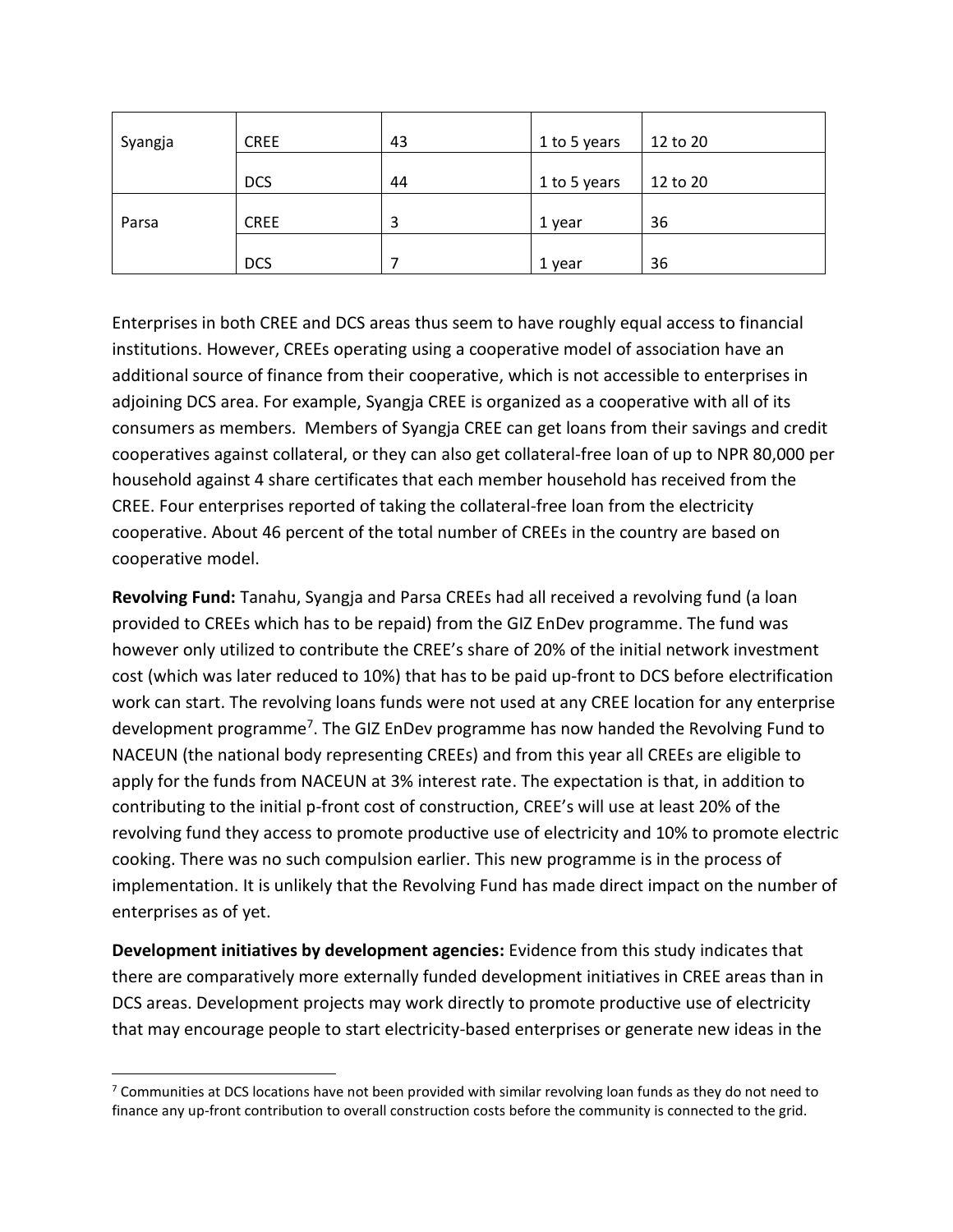community that inspire enterprise development. Organizations like GIZ EnDev, ENERGIA, Helvetas, CRT-N, Heifer International and Action Aid have all worked in the study areas.

GIZ EnDev and Helvetas, in association with NACEUN, have provided enterprise development trainings to CREE staff in Syangja. The CREE staff of Syangja subsequently supported 10 poultry and 3 tailoring enterprises to develop their business plans. No development organizations were reported of working in the adjoining Syangja DCS. Similarly, HIVOS/ENERGIA in association with CRT-N and NACEUN has provided training for Women Entrepreneurship in Dhading CREE. The trainings included commercial agriculture, sewing and tailoring, poultry and making incense sticks.

In Tanahu, Heifer International has provided training on goat rearing at Tanahu CREE whereas agricultural training was only provided by an organization in the DCS area almost 3 decades ago. Action Aid in collaboration with local NGO- Dibya Youth Club has provided vegetable farming training in both the CREE and DCS areas of Parsa. Action Aid is also promoting sanitation and hygiene in both the areas.

The evidence collected suggest that comparatively more externally supported development initiatives have happened in Syangja and Dhading CREEs compared to the respective DCS areas at these locations. That said, similar initiatives have been conducted in both the CREE and DCS areas of Parsa and Tanahu.

**Availability of road and transport facility:** Better roads and transport facilities promote enterprise development by providing access to markets.

In Dhading the road and transport facilities were found to be similar in both the CREE and DCS areas - an earthen road with no regular public transportation facility. The DCS area however is closer to highway and only a walking bridge away from a market located on the highway, which may partly explain why there are more enterprises in the Dhading DCS area than in CREE area.

In Tanahu, the CREE area can be reached via a partly blacktopped and partly gravelled road, with the facility of regular public transportation. Although, closer to the highway, the DCS area is accessed mostly by earthen road and does not have the facility of regular public transportation. The better road condition and transportation facility in the CREE area also coincides with a higher number of enterprises.

Both the CREE and DCS areas of Parsa can be reached via mostly concrete/blacktopped and gravelled roads, with the CREE area having a comparatively better road and public transport facility.

In Syangja, the CREE area has a better road (blacktopped and gravelled) and transport facility (more regular) compared to the DCS area, which has earthen road and less frequent public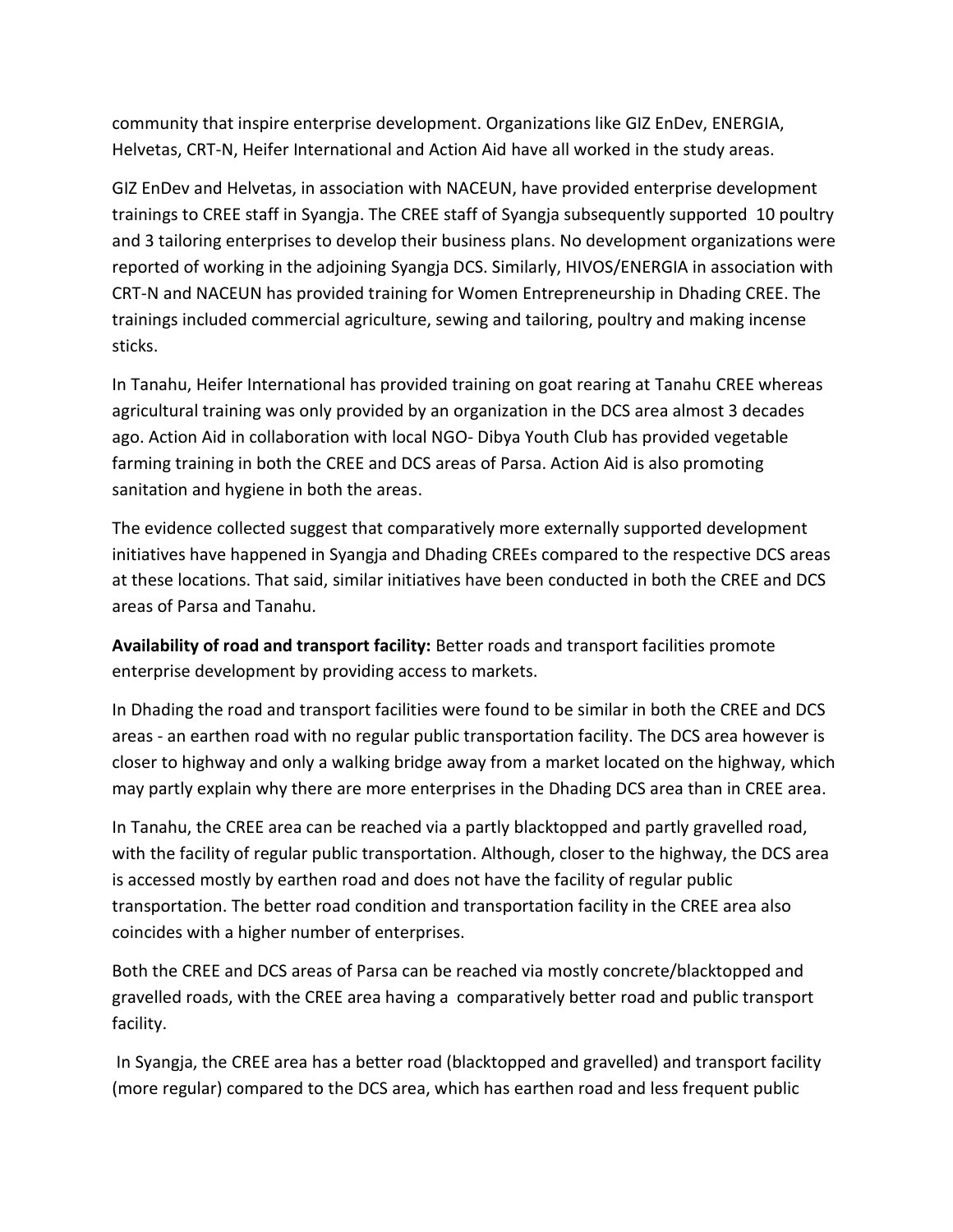transport facilities. Better road and transport facilities in CREE areas may partly explain the higher number of enterprises in CREE areas than in the adjoining DCS areas in both Syangja and Parsa districts.

**Incentives for CREE or DCS to promote electricity consumption:** DCS is mainly focused on electrifying their areas and are not mandated to promote productive use of electricity. Until now, DCS staffs do not get any incentives for increasing electricity consumption in their service area. CREEs organised as cooperatives, on the other hand, are potentially incentivised to increase electricity consumption in their systems. CREEs run in cooperative model provide share dividends to their members and bonuses to their staffs as a percentage of their profit. This if a CRE co-operative can make a profit from electricity sales there is an incentive to promote productive use as a means of raising electricity sales. In the four CREE sites studied one was operating under the cooperative model (Biruwa CREE at Syangja). It has provided dividends of NPR 2000 to its initial members and has been providing a bonus equal to one month of salary to staff. The CREE is financially strong and has also built its own office building. As only one of the study CREE's was operating in this manner however it was not really possible to draw any conclusion as to whether the profit incentive was a 'common factor' associated with better enterprise creation performance.

## 5. Conclusion

This study examined the effects of two main modalities of rural electrification in Nepal on enterprise growth: utility-managed DCS systems and community-managed CREE systems. This study also explored factors responsible for differences in enterprise growth enabled by access to electricity through the two modalities. The following section sets out our conclusions from the study, arranged against the research questions outlined in section 2 above.

## **Research Question 1: What differences are there, if any, in the number of enterprises enabled to start up by access to electricity between areas electrified by CREEs vs DCS?**

A direct comparison between DCS and CREE sites of numbers of enterprises does not make sense as, even between the pairs in the same district there are differences between locations such as population size, and notably the date of electrification. In this report two alternative metrics are used to make this judgement: households per enterprises (which gives a sense of the relative density of enterprises but potentially leaves locations that received electricity later at a disadvantage) and number of enterprises created per year since electrification (which gives a sense of rates of change but which is likely to leave smaller communities with fewer potential customers for new enterprises at a disadvantage). It is hoped that the use of both of these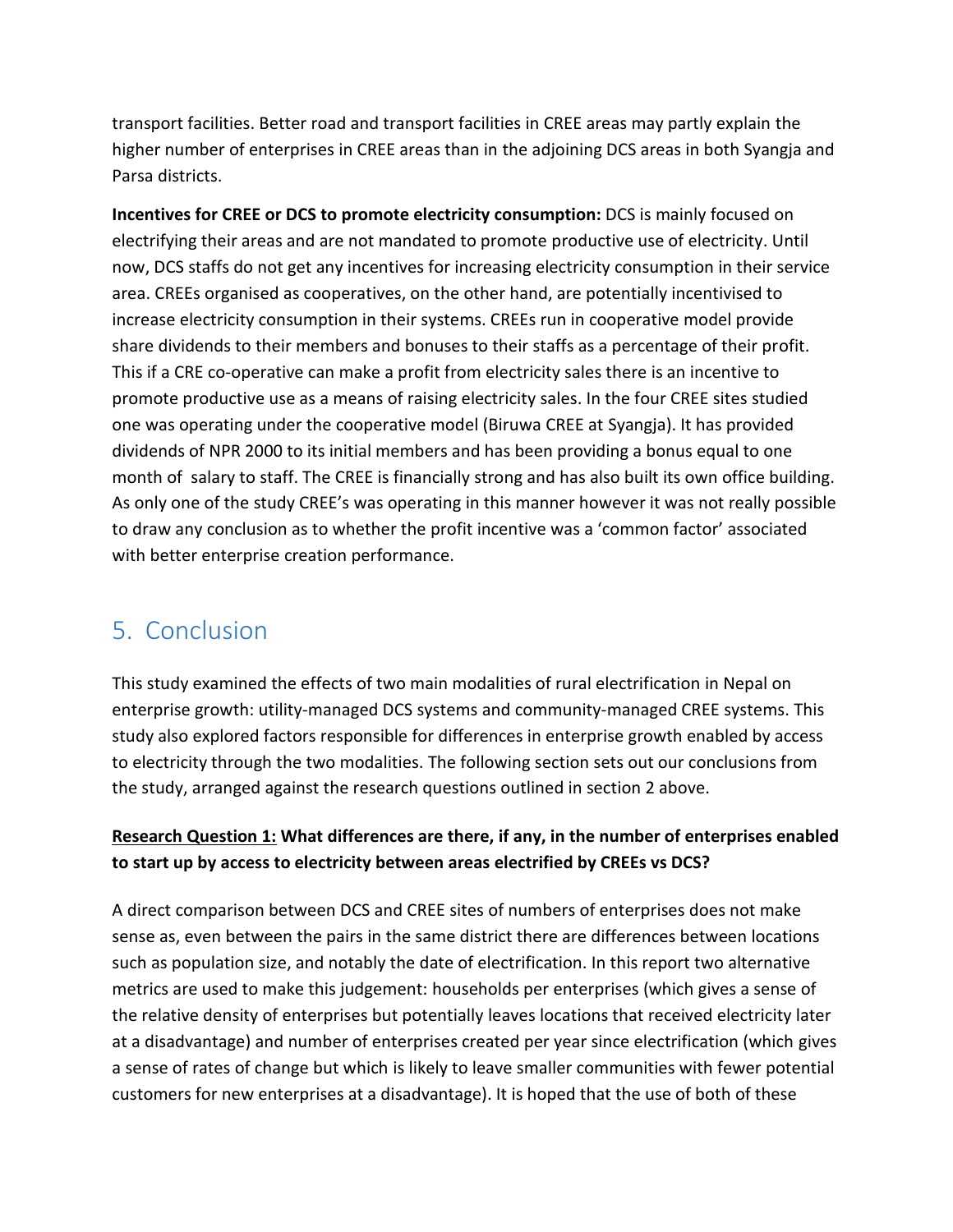metrics together will take advantage of their strengths and compensate for their individual weaknesses.

| <b>Districts</b> | <b>Survey area</b>              | <b>Number of HHs per</b><br><b>Enterprise</b><br>(smaller figure is<br>better) | Average number of<br>new enterprises per<br>year since<br>electrification<br>(bigger number is<br>better) |
|------------------|---------------------------------|--------------------------------------------------------------------------------|-----------------------------------------------------------------------------------------------------------|
| <b>Dhading</b>   | CREE (Siddhalek 7)              | 22.4                                                                           | 1.86                                                                                                      |
|                  | DCS (Siddhalek 7)               | 9.3                                                                            | 3.16                                                                                                      |
| Tanahu           | CREE (Bhinad 9)                 | 16.5                                                                           | 2.2                                                                                                       |
|                  | DCS (Bhimad 8)                  | 26.7                                                                           | 1.56                                                                                                      |
| Syangja          | CREE (Biruwa 1)                 | 5.7                                                                            | 3.33                                                                                                      |
|                  | DCS (Bhirkot 3)                 | 33.3                                                                           | 0.7                                                                                                       |
| Parsa            | <b>CREE</b> (Paterwa Sugauli-2) | 8.7                                                                            | 4.5                                                                                                       |
|                  | DCS (Paterwa Sugauli-4)         | 84.1                                                                           | 0.6                                                                                                       |

*Table 13: Relative performance in terms of enterprise creation across different study locations*

From the table 13 above it can be seen that at three out of the four study sites **the CREEmanaged distribution systems demonstrated higher levels of enterprise development than the DCS managed systems, by a clear margin, using both metrics.** 

**Research Question 2: What differences are there, if any, in the types and sizes of enterprises enabled by access to electricity between CREE and DCS supplied area?**

Table 14 below shows that **the proportion of enterprises in high and medium electricity dependent industries was higher in CREE managed system than in DCS managed system** which is consistent with the hypothesis of this study.

*Table 14: Relative performance in stimulating enterprises that use electricity*

| Level of dependence of        | Proportion of enterprises in each dependency category across<br>all sites |                            |  |  |
|-------------------------------|---------------------------------------------------------------------------|----------------------------|--|--|
| enterprises on electricity    | <b>CREE Managed systems</b>                                               | <b>DCS Managed Systems</b> |  |  |
| High electricity dependence   | 30%                                                                       | 18%                        |  |  |
| Medium electricity dependence | 29%                                                                       | 22%                        |  |  |
| Low electricity dependence    | 41%                                                                       | 60%                        |  |  |

This study also found that the number of **enterprises with higher level of investment was more in CREE areas than in DCS areas.**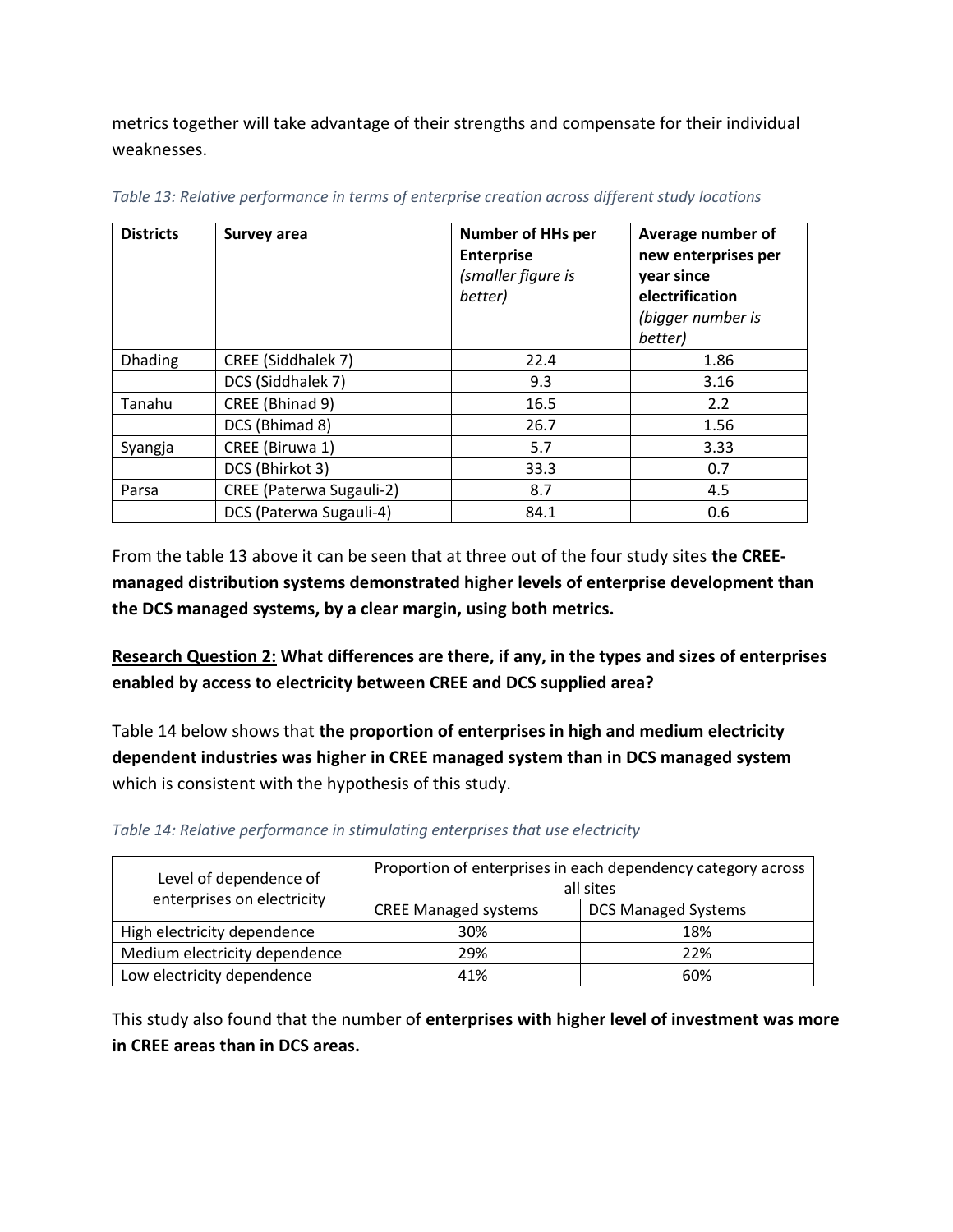## **Research Question 3: Which factors might be responsible for any documented differences in either quantity or quality of enterprises enabled by access to electricity through the two modalities?**

The key factors that may inhibit or support enterprise development at the study sites have been discussed in the text above. The following four tables summarize the detailed information collected around the presence or absence of those factors at each site, separately for DCS and CREE managed systems. They also highlight whether the DCS or CREE site at each location was the most 'successful' at enterprise creation, based on the enterprise creation metrics outlined above.

|                  | <b>Factor inhibiting enterprise</b>                                                                                                                                                                                                                                                                                                                                                                                                                                                                                                                                                                                                                                                                           | <b>Factors supporting enterprise</b>                                                                                                                                                                                                                                                                                                                                                                                                                                                                                                                                                                                                                                           | Enterprise<br>metrics                                                                                                                                                                                    |
|------------------|---------------------------------------------------------------------------------------------------------------------------------------------------------------------------------------------------------------------------------------------------------------------------------------------------------------------------------------------------------------------------------------------------------------------------------------------------------------------------------------------------------------------------------------------------------------------------------------------------------------------------------------------------------------------------------------------------------------|--------------------------------------------------------------------------------------------------------------------------------------------------------------------------------------------------------------------------------------------------------------------------------------------------------------------------------------------------------------------------------------------------------------------------------------------------------------------------------------------------------------------------------------------------------------------------------------------------------------------------------------------------------------------------------|----------------------------------------------------------------------------------------------------------------------------------------------------------------------------------------------------------|
| Ward 4<br>(DCS)  | • More paperwork needed to get<br>electricity connection (need citizenship,<br>landholding certificate, construction<br>approval, ward recommendation and<br>photo)<br>• Population largely Tharu ethnic group,<br>traditionally favours agriculture rather<br>than business.<br>• Consumers unaware of possibility of<br>15A upgrade connections for business<br>3 Financial Institutions in ward 4,<br>$\bullet$<br>reported to be reluctant to lend<br>because of previous poor credit records<br>in ward<br>Local DCS has to cover larger population<br>(6000 hh)<br>• On an average 13 power interruptions<br>per week<br>10% reported voltage issues<br>$\bullet$<br>More electricity theft than Ward 2 | Access to highway (similar to ward 2)<br>$\bullet$<br>ActionAid skills training<br>Local Government skills training since 2016<br>Dibya Youth Club has provided vegetable<br>farming training<br>Electrified 4 years earlier than Ward 2<br>(2009)<br>• Financial institutions present in the area to<br>provide credit                                                                                                                                                                                                                                                                                                                                                        | 0.66<br>enterprises per<br>year since<br>electrification<br>84.1<br>households per<br>enterprise<br><b>WORST</b><br>PERFORMANCE<br><b>FOR</b><br><b>ENTERPRISE</b><br><b>CREATION IN</b><br><b>PARSA</b> |
| Ward 2<br>(CREE) | • Electrified 4 years later than ward 4<br>(2009)<br>On an average 8 power interruptions<br>$\bullet$<br>per week<br>8% reported voltage issues                                                                                                                                                                                                                                                                                                                                                                                                                                                                                                                                                               | Less paperwork needed to get electricity<br>$\bullet$<br>connection (need citizenship and photo)<br>Access to highway (similar to ward 4)<br>$\bullet$<br>ActionAid skills training<br>Local Government skills training since 2016<br>Dibya Youth Club has provided vegetable<br>farming training<br>Mixed population more open to<br>participating in business<br>Easy to get electricity connection (just need<br>citizenship paper and letter from ward<br>office)<br>Parsa CREE provides additional energy<br>meter for those who apply for irrigation<br>meter. However, they charge the same<br>tariff as of household meter.<br>15A connections available to businesses | 4.5 enterprises<br>per year since<br>electrification<br>8.7 households<br>per enterprise<br><b>BEST</b><br>PERFORMANCE<br><b>FOR</b><br><b>ENTERPRISE</b><br><b>CREATION IN</b><br><b>PARSA</b>          |

#### *Table 15: Factors inhibiting and promoting enterprise in Paterwa Sugali, Parsa*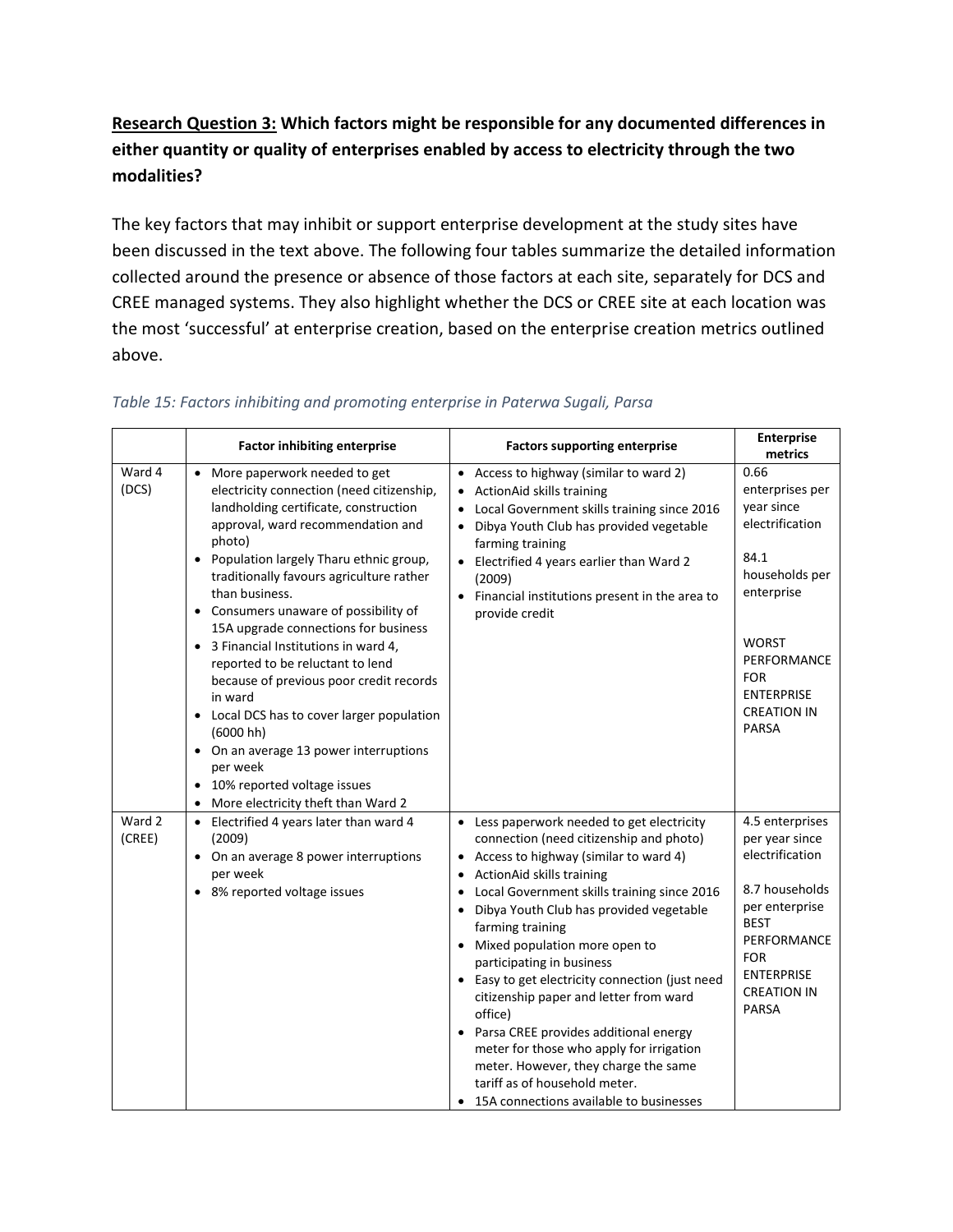|  | CREE has to cover relatively small number<br>of consumers (540 households)<br>• CREE partnership with NIC Asia Bank for<br>provision of credit to consumers |
|--|-------------------------------------------------------------------------------------------------------------------------------------------------------------|
|--|-------------------------------------------------------------------------------------------------------------------------------------------------------------|

### *Table 16: Factors inhibiting and promoting enterprise in Biruwa and Bhirot, Syangja*

|                                             | Factor inhibiting enterprise                                                                                                                                                                                                                                                                                                                                                     | Factors supporting enterprise                                                                                                                                                                                                                                                                                                                                                                                                                                                                                                                                                                                                                                                                                                                                               | Enterprises                                                                                                                                                                                     |
|---------------------------------------------|----------------------------------------------------------------------------------------------------------------------------------------------------------------------------------------------------------------------------------------------------------------------------------------------------------------------------------------------------------------------------------|-----------------------------------------------------------------------------------------------------------------------------------------------------------------------------------------------------------------------------------------------------------------------------------------------------------------------------------------------------------------------------------------------------------------------------------------------------------------------------------------------------------------------------------------------------------------------------------------------------------------------------------------------------------------------------------------------------------------------------------------------------------------------------|-------------------------------------------------------------------------------------------------------------------------------------------------------------------------------------------------|
| <b>Bhirkot</b><br>Ward 3<br>(DCS)           | • More paperwork needed to get electricity<br>connection (need citizenship, landholding<br>certificate, construction approval, ward<br>recommendation and photo)<br>Electrified 5 years later in 2011<br>$\bullet$<br>Poorer road (mud / gravel) than Biruwa<br>On an average 2 power interruptions per<br>week<br>• 4% reported voltage issues<br>Agriculture focused trainings | Local Government's skill training since<br>2016<br>Financial institutions present in the area<br>to provide credit                                                                                                                                                                                                                                                                                                                                                                                                                                                                                                                                                                                                                                                          | 0.7 enterprises<br>per year since<br>electrification<br>33.3<br>households per<br>enterprise<br><b>WORST</b><br>PERFORMANCE<br><b>FOR</b><br><b>ENTERPRISE</b><br><b>CREATION IN</b><br>SYANGJA |
| <b>Biruwa</b><br>Ward 1<br>Market<br>(CREE) | • Higher connection cost as membership fee<br>of NPR 5000 is to be paid<br>On an average 1 power interruption per<br>week<br>• 6% reported voltage issues                                                                                                                                                                                                                        | • Less paperwork needed to get electricity<br>connection (need citizenship and photo).<br>Connected to motorable road with<br>frequent public transportation<br>Financial institutions present in the area<br>to provide credit and promote credit<br>facility to enterprises for expanding their<br>business<br>• Electrified in five years earlier in 2006<br>Established market even before<br>electrification<br>• Better road (gravel / concrete) than<br><b>Bhirkot</b><br>• Share dividends are provided to<br>members upon profit<br>• The CREE staffs of Biruwa supported<br>around 10 poultry and 3 tailoring<br>enterprises in developing their business<br>plan<br>• Local Government's skill training since<br>2016<br>• Central location from all other wards | 3.33<br>enterprises per<br>year since<br>electrification<br>5.7 households<br>per enterprise<br><b>BEST</b><br>PERFORMANCE<br><b>FOR</b><br><b>ENTERPRISE</b><br><b>CREATION IN</b><br>SYANGJA  |

#### *Table 17: Factors inhibiting and promoting enterprise in Siddhalek, Dhading*

|                 | Factor inhibiting enterprise                                                                                                      | Factors supporting enterprise                                                                                                | Enterprises                           |  |
|-----------------|-----------------------------------------------------------------------------------------------------------------------------------|------------------------------------------------------------------------------------------------------------------------------|---------------------------------------|--|
| Ward 7<br>(DCS) | More paperwork needed to get electricity<br>connection (need citizenship, landholding<br>certificate, construction approval, ward | • Closer to footbridge to highway<br>• Electrified 3 years earlier than CREE area<br>Local Government's skill training since | 3.16<br>enterprises per<br>year since |  |
|                 | recommendation and photo)<br>Seasonal & difficult mud road for vehicles                                                           | 2016<br>• CRT-N has provided poultry training                                                                                | electrification                       |  |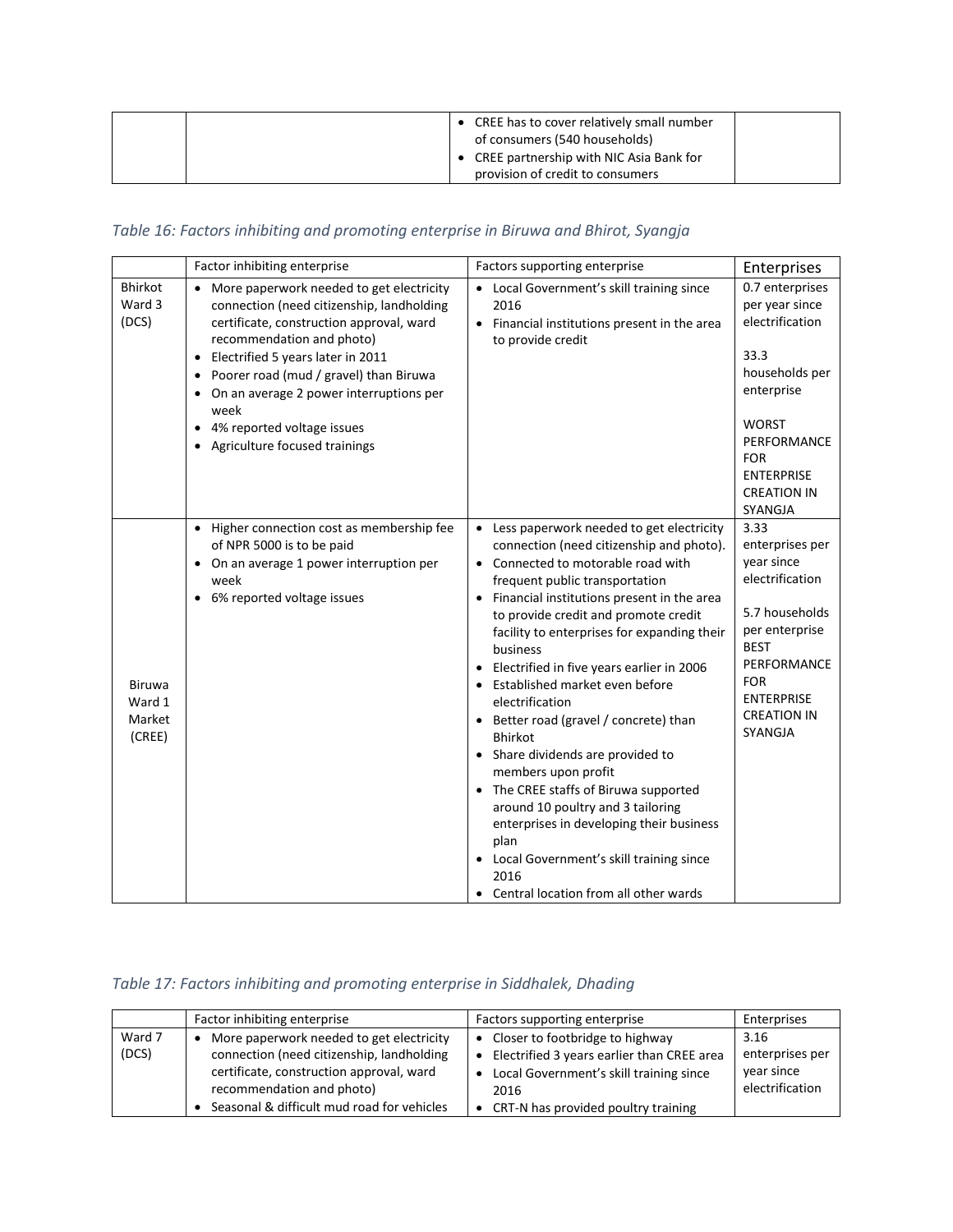|                  | connection to main highway only via<br>footbridge<br>on an average 33 power interruptions per<br>week<br>17% reported voltage issues<br>Agriculture focused trainings                                                                                 | Financial institutions present in the area<br>to provide credit                                                                                                                                                                                                                                                                       | 9.3 households<br>per enterprise<br><b>BEST</b><br>PERFORMANCE<br><b>FOR</b><br><b>ENTERPRISE</b><br><b>CREATION IN</b><br><b>DHADING</b>                                                                  |
|------------------|-------------------------------------------------------------------------------------------------------------------------------------------------------------------------------------------------------------------------------------------------------|---------------------------------------------------------------------------------------------------------------------------------------------------------------------------------------------------------------------------------------------------------------------------------------------------------------------------------------|------------------------------------------------------------------------------------------------------------------------------------------------------------------------------------------------------------|
| Ward 7<br>(CREE) | Seasonal & difficult mud road for vehicles<br>Electrified 3 years later than DCS area<br>On an average 8 power interruptions per<br>week<br>20% reported voltage issues<br>More distant from footbridge to highway<br>• Agriculture focused trainings | Less paperwork needed to get electricity<br>connection (need citizenship and photo).<br>HIVOS/ENERGIA in association with CRT-<br>N and NACEUN has provided training for<br>Women Entrepreneurship<br>Local Government's skill training since<br>$\bullet$<br>2016<br>Financial institutions present in the area<br>to provide credit | 1.86<br>enterprises per<br>year since<br>electrification<br>22.4<br>households per<br>enterprise<br><b>WORST</b><br>PERFORMANCE<br><b>FOR</b><br><b>ENTERPRISE</b><br><b>CREATION IN</b><br><b>DHADING</b> |

### *Table 18: Factors inhibiting and promoting enterprise in Bhimad Tanahu*

|                  | Factor inhibiting enterprise                                                                                                                                                                                                                                                                                                                      | Factors supporting enterprise                                                                                                                                                                                                                                                                                                                                                                                 | Enterprises                                                                                                                                                                                               |
|------------------|---------------------------------------------------------------------------------------------------------------------------------------------------------------------------------------------------------------------------------------------------------------------------------------------------------------------------------------------------|---------------------------------------------------------------------------------------------------------------------------------------------------------------------------------------------------------------------------------------------------------------------------------------------------------------------------------------------------------------------------------------------------------------|-----------------------------------------------------------------------------------------------------------------------------------------------------------------------------------------------------------|
| Ward 8<br>(DCS)  | More paperwork needed to get electricity<br>$\bullet$<br>connection (need citizenship, landholding<br>certificate, construction approval, ward<br>recommendation and photo)<br>Long distribution line causes power drops<br>٠<br>On an average 23 power interruptions per<br>week<br>41% reported voltage issues<br>Agriculture focused trainings | Connected to motorable gravel road<br>$\bullet$<br>Agriculture training was provided some<br>30 years ago<br>Local Government's skill training since<br>$\bullet$<br>2016<br>Financial institutions present in the area<br>to provide credit                                                                                                                                                                  | 1.56<br>enterprises per<br>year since<br>electrification<br>26.7<br>households per<br>enterprise<br><b>WORST</b><br>PERFORMANCE<br><b>FOR</b><br><b>ENTERPRISE</b><br><b>CREATION IN</b><br><b>TANAHU</b> |
| Ward 9<br>(CREE) | Long distribution line causes power drops<br>On an average 25 power interruptions per<br>week<br>38% reported voltage issues<br>Agriculture focused trainings                                                                                                                                                                                     | Less paperwork needed to get electricity<br>connection (need citizenship and photo).<br>Connected to motorable gravel road<br>$\bullet$<br>comparatively better in comparison to<br>Bhimad 8<br>Heifer International has provided<br>training on goat rearing<br>Local Government's skill training since<br>$\bullet$<br>2016<br>Financial institutions present in the area<br>$\bullet$<br>to provide credit | 2.2 enterprises<br>per year since<br>electrification<br>16.5<br>households per<br>enterprise<br><b>BEST</b><br>PERFORMANCE<br><b>FOR</b><br><b>ENTERPRISE</b><br><b>CREATION IN</b><br><b>TANAHU</b>      |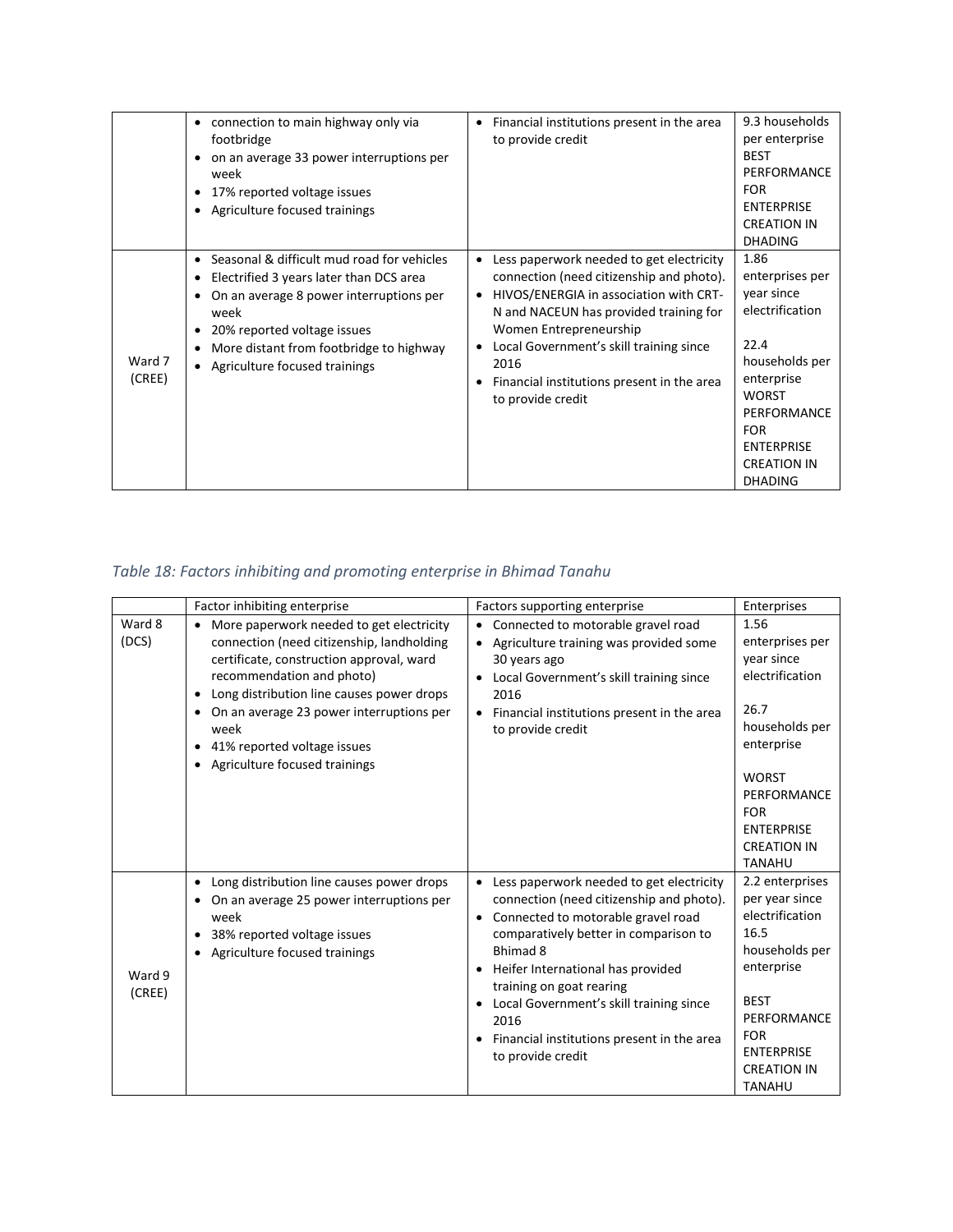Based on the data in the four tables above table 19 below summarizes the comparative advantages of the most successful system (CREE or DCS managed) at each of the four study locations, to provide an analysis of the factors that seem to most commonly be associated with a high performing site, in terms of enterprise creation.

| Study          | For each pair of CREE and DCS sites, what were the comparative advantages of the site    |             |           |              |               |         |                                |                |                        |                  | Who managed the |                           |             |            |
|----------------|------------------------------------------------------------------------------------------|-------------|-----------|--------------|---------------|---------|--------------------------------|----------------|------------------------|------------------|-----------------|---------------------------|-------------|------------|
| <b>Sites</b>   | with the highest number of enterprises created per year since electrification (i.e., the |             |           |              |               |         |                                |                | 'most successful'      |                  |                 |                           |             |            |
|                | 'most successful' site)?                                                                 |             |           |              |               |         |                                |                |                        |                  | site?           |                           |             |            |
|                |                                                                                          |             |           |              |               |         |                                |                |                        |                  |                 |                           | <b>CREE</b> | <b>DCS</b> |
|                |                                                                                          |             |           |              | per           |         |                                |                |                        | yed              |                 | 15A                       | managed     | managed    |
|                |                                                                                          |             |           |              | interruptions |         | of technicians                 | to resolve     | ₽                      | 5                |                 | upgradation to            |             |            |
|                | connection                                                                               | initiatives | ccess     | oriented     |               | sues    |                                |                | required<br>connection | travel           |                 |                           |             |            |
|                |                                                                                          |             | ᠊ᢐ        |              |               | ق.      |                                | required       |                        | ġ                | earlier         |                           |             |            |
|                |                                                                                          |             | financial | enterprise   | power         | voltage | Higher number<br>per household |                | paperwork              | Lower distance   |                 |                           |             |            |
|                | Better road                                                                              | agency      |           | ethnic group |               |         |                                | issues<br>days | establish a            | electricity bill | Electrified     | connections<br>Easy power |             |            |
|                |                                                                                          |             | Better    |              | Fewer         | Fewer   |                                | Fewer          |                        |                  |                 |                           |             |            |
|                |                                                                                          | More        |           | More         | week          |         |                                | minor          | Less                   |                  |                 |                           |             |            |
| Parsa          |                                                                                          |             |           | X            | X             | X       | X                              | X              | X                      | X                |                 | x                         | X           |            |
| Syangja        | X                                                                                        | X           | x         |              | X             |         | x                              | X              | x                      | X                | X               | x                         | X           |            |
| <b>Dhading</b> | X                                                                                        |             |           |              |               | X       |                                | Χ              |                        |                  | X               |                           |             | X          |
| Tanahu         | X                                                                                        |             |           |              | x             | x       | x                              | x              | x                      | x                |                 | X                         | x           |            |

|  |  | Table 19: Summary analysis of most common comparative advantages of most 'successful sites' |  |  |
|--|--|---------------------------------------------------------------------------------------------|--|--|
|--|--|---------------------------------------------------------------------------------------------|--|--|

The comparative advantages most commonly associated with the 'best' sites in terms of enterprise connection (those factors with at least three 'Xs' against them in Table 19), were found to be: better road access, fewer power interruptions per week, fewer voltage issues, higher numbers of technicians per thousand households, fewer days to resolve minor issues, lower distance to travel to pay bills and easier ability to upgrade power connection to 15 Amps.

In three out of four cases studied the CREE-managed site was found to have a comparative advantage overall on these factors and was associated with a higher effectiveness in enterprise creation.

These finding suggest that more attention should be paid to the CREE model of distribution system management as a means of providing higher quality and more sustainable access to grid electricity for rural communities.

## Reference

National Research Council. (1986). Electricity in Economic Growth. A Report prepare by the Committee on Electricity in Economic Growth. Energy Engineering Board, Commission on Engineering and Technical Systems, National Research Council, National Academy Press, Washington, DC.